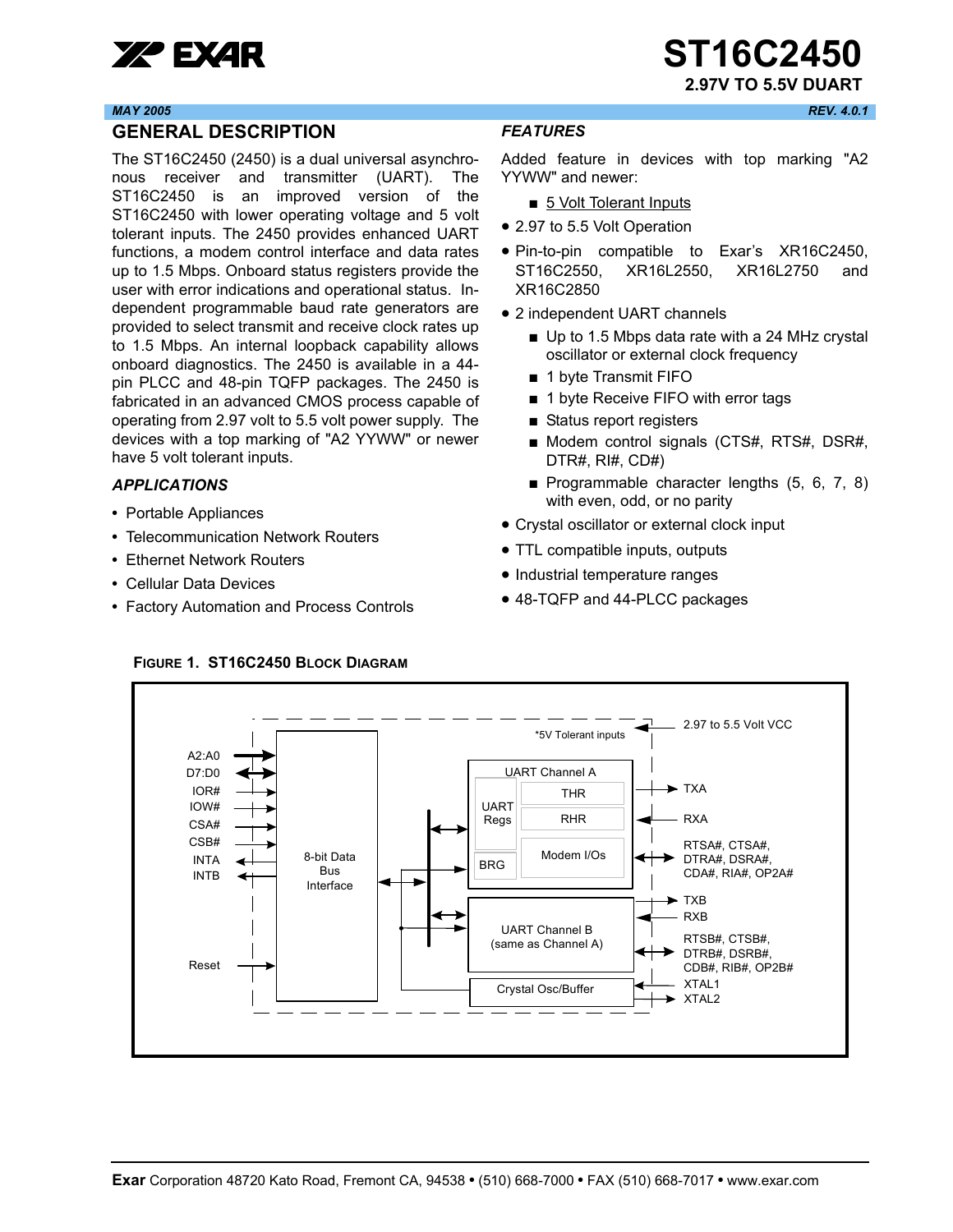### **ST16C2450 2.97V TO 5.5V DUART**



#### <span id="page-1-0"></span>**FIGURE 2. PIN OUT ASSIGNMENT**



#### <span id="page-1-1"></span>*ORDERING INFORMATION*

| <b>PART NUMBER</b> | <b>PACKAGE</b> | <b>OPERATING</b><br>TEMPERATURE<br>RANGE | <b>DEVICE STATUS</b>                           |
|--------------------|----------------|------------------------------------------|------------------------------------------------|
| ST16C2450CP40      | 40-Lead PDIP   | $0^{\circ}$ C to +70 $^{\circ}$ C        | Active. See the ST16C2450CQ48 for new designs. |
| ST16C2450CJ44      | 44-Lead PLCC   | $0^{\circ}$ C to +70 $^{\circ}$ C        | Active                                         |
| ST16C2450CQ48      | 48-Lead TQFP   | $0^{\circ}$ C to +70 $^{\circ}$ C        | Active                                         |
| ST16C2450IP40      | 40-Lead PDIP   | -40 $^{\circ}$ C to +85 $^{\circ}$ C     | Active. See the ST16C2450IQ48 for new designs. |
| ST16C2450IJ44      | 44-Lead PLCC   | -40 $^{\circ}$ C to +85 $^{\circ}$ C     | Active                                         |
| ST16C2450IQ48      | 48-Lead TQFP   | -40 $^{\circ}$ C to +85 $^{\circ}$ C     | Active                                         |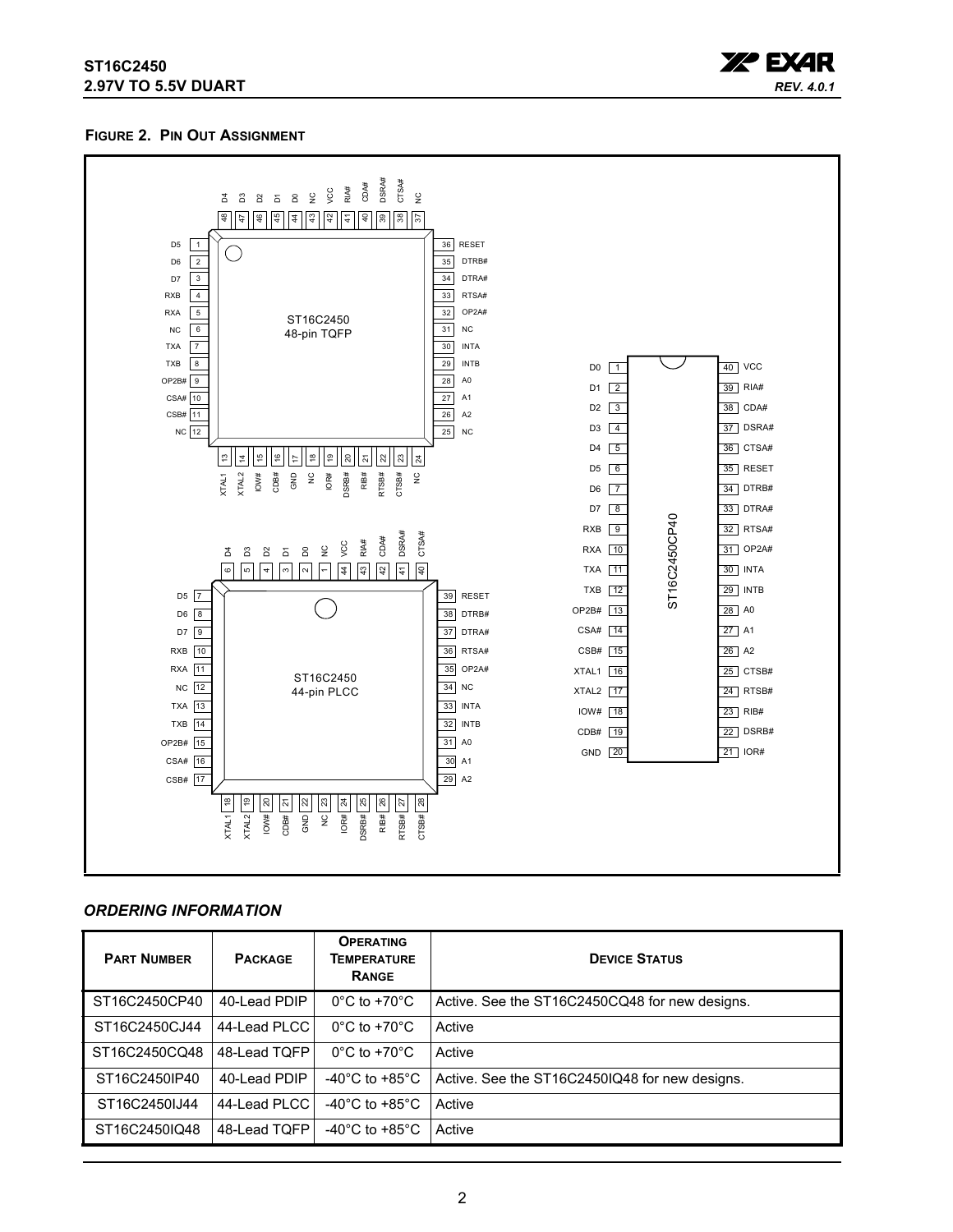

### <span id="page-2-0"></span>**PIN DESCRIPTIONS**

### **Pin Description**

| <b>NAME</b>                                                                                                                      | 44-PLCC<br>PIN#                                   | 48-TQFP<br>PIN#                                        | <b>TYPE</b>  | <b>DESCRIPTION</b>                                                                                                                                                                                                                                                                                                                   |  |
|----------------------------------------------------------------------------------------------------------------------------------|---------------------------------------------------|--------------------------------------------------------|--------------|--------------------------------------------------------------------------------------------------------------------------------------------------------------------------------------------------------------------------------------------------------------------------------------------------------------------------------------|--|
| <b>DATA BUS INTERFACE</b>                                                                                                        |                                                   |                                                        |              |                                                                                                                                                                                                                                                                                                                                      |  |
| A <sub>2</sub><br>A1<br>A <sub>0</sub>                                                                                           | 29<br>30<br>31                                    | 26<br>27<br>28                                         | $\mathbf{I}$ | Address data lines [2:0]. These 3 address lines select one of the inter-<br>nal registers in UART channel A/B during a data bus transaction.                                                                                                                                                                                         |  |
| D7<br>D <sub>6</sub><br>D <sub>5</sub><br>D <sub>4</sub><br>D <sub>3</sub><br>D <sub>2</sub><br>D <sub>1</sub><br>D <sub>0</sub> | 9<br>8<br>7<br>6<br>5<br>4<br>3<br>$\overline{2}$ | 3<br>$\overline{2}$<br>1<br>48<br>47<br>46<br>45<br>44 | IO           | Data bus lines [7:0] (bidirectional).                                                                                                                                                                                                                                                                                                |  |
| IOR#                                                                                                                             | 24                                                | 19                                                     | $\mathbf{I}$ | Input/Output Read Strobe (active low). The falling edge instigates an<br>internal read cycle and retrieves the data byte from an internal register<br>pointed to by the address lines [A2:A0]. The data byte is placed on the<br>data bus to allow the host processor to read it on the rising edge.                                 |  |
| IOW#                                                                                                                             | 20                                                | 15                                                     | $\mathsf{I}$ | Input/Output Write Strobe (active low). The falling edge instigates an<br>internal write cycle and the rising edge transfers the data byte on the<br>data bus to an internal register pointed by the address lines.                                                                                                                  |  |
| CSA#                                                                                                                             | 16                                                | 10                                                     | $\mathbf{I}$ | UART channel A select (active low) to enable UART channel A in the<br>device for data bus operation.                                                                                                                                                                                                                                 |  |
| CSB#                                                                                                                             | 17                                                | 11                                                     | $\mathbf{I}$ | UART channel B select (active low) to enable UART channel B in the<br>device for data bus operation.                                                                                                                                                                                                                                 |  |
| <b>INTA</b>                                                                                                                      | 33                                                | 30                                                     | $\circ$      | UART channel A Interrupt output. The output state is defined by the<br>user and through the software setting of MCR[3]. INTA is set to the<br>active mode and OP2A# output to a logic 0 when MCR[3] is set to a<br>logic 1. INTA is set to the three state mode and OP2A# to a logic 1<br>when MCR[3] is set to a logic 0 (default). |  |
| <b>INTB</b>                                                                                                                      | 32                                                | 29                                                     | O            | UART channel B Interrupt output. The output state is defined by the<br>user and through the software setting of MCR[3]. INTB is set to the<br>active mode and OP2B# output to a logic 0 when MCR[3] is set to a<br>logic 1. INTB is set to the three state mode and OP2B# to a logic 1<br>when MCR[3] is set to a logic 0 (default). |  |
|                                                                                                                                  | <b>MODEM OR SERIAL I/O INTERFACE</b>              |                                                        |              |                                                                                                                                                                                                                                                                                                                                      |  |
| <b>TXA</b>                                                                                                                       | 13                                                | $\overline{7}$                                         | $\circ$      | UART channel A Transmit Data. If it is not used, leave it unconnected.                                                                                                                                                                                                                                                               |  |
| <b>RXA</b>                                                                                                                       | 11                                                | $\sqrt{5}$                                             | $\mathbf{I}$ | UART channel A Receive Data. Normal receive data input must idle at<br>logic 1 condition. If it is not used, tie it to VCC or pull it high via a 100k<br>ohm resistor.                                                                                                                                                               |  |
| RTSA#                                                                                                                            | 36                                                | 33                                                     | $\circ$      | UART channel A Request-to-Send (active low) or general purpose out-<br>put. If it is not used, leave it unconnected.                                                                                                                                                                                                                 |  |
| CTSA#                                                                                                                            | 40                                                | 38                                                     | $\mathbf{I}$ | UART channel A Clear-to-Send (active low) or general purpose input.<br>This input should be connected to VCC when not used. This input has<br>no effect on the UART.                                                                                                                                                                 |  |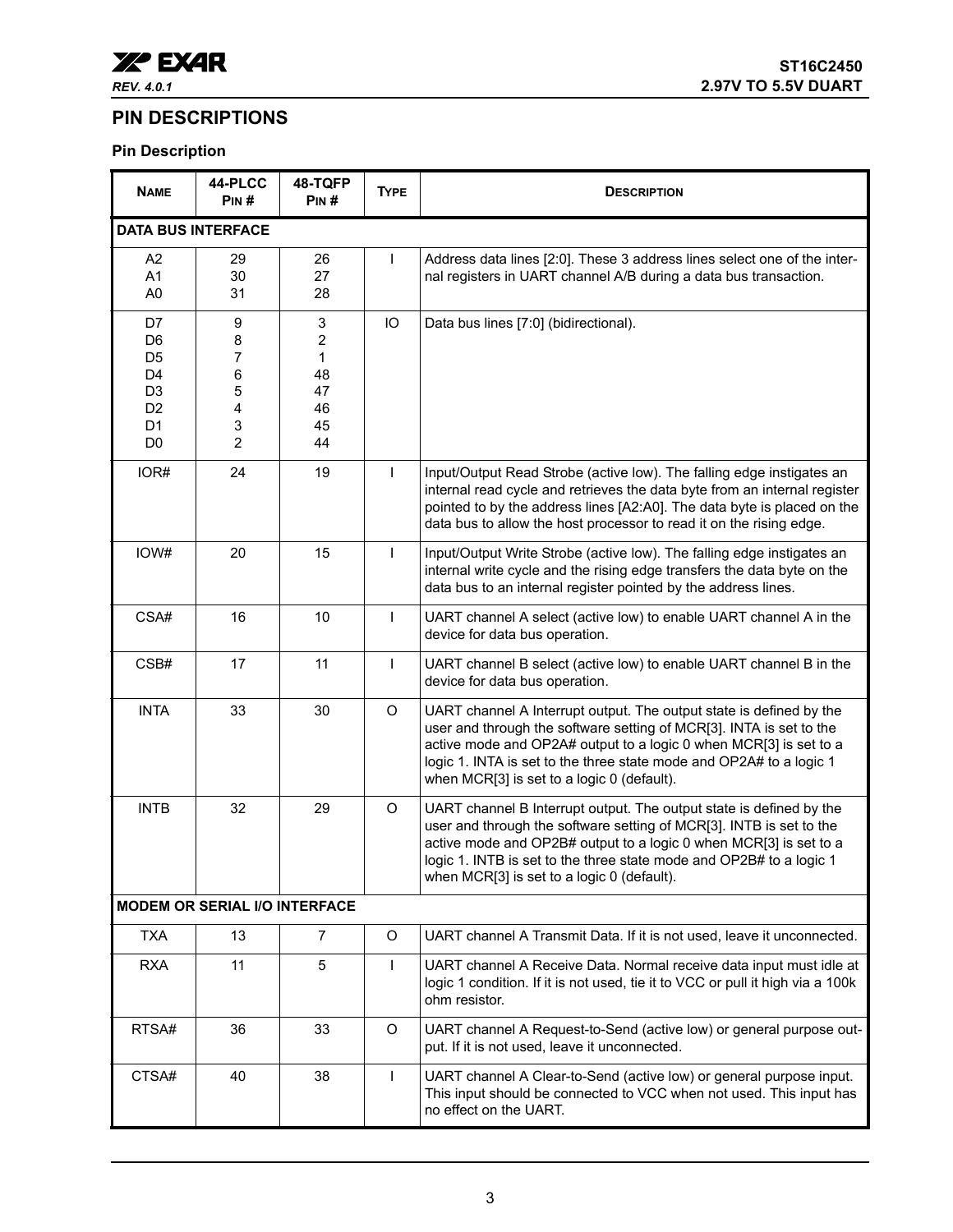### **ST16C2450 2.97V TO 5.5V DUART**



### **Pin Description**

| <b>NAME</b> | 44-PLCC<br>PIN# | 48-TQFP<br>PIN#  | <b>TYPE</b>                                                                                                                                                                 | <b>DESCRIPTION</b>                                                                                                                                                                                                                                                                                                                                                                                                                                                               |  |
|-------------|-----------------|------------------|-----------------------------------------------------------------------------------------------------------------------------------------------------------------------------|----------------------------------------------------------------------------------------------------------------------------------------------------------------------------------------------------------------------------------------------------------------------------------------------------------------------------------------------------------------------------------------------------------------------------------------------------------------------------------|--|
| DTRA#       | 37              | 34               | $\circ$                                                                                                                                                                     | UART channel A Data-Terminal-Ready (active low) or general purpose<br>output. If it is not used, leave it unconnected.                                                                                                                                                                                                                                                                                                                                                           |  |
| DSRA#       | 41              | 39               | $\mathbf{I}$                                                                                                                                                                | UART channel A Data-Set-Ready (active low) or general purpose input.<br>This input should be connected to VCC when not used. This input has<br>no effect on the UART.                                                                                                                                                                                                                                                                                                            |  |
| CDA#        | 42              | 40               | T<br>UART channel A Carrier-Detect (active low) or general purpose input.<br>This input should be connected to VCC when not used. This input has<br>no effect on the UART.  |                                                                                                                                                                                                                                                                                                                                                                                                                                                                                  |  |
| RIA#        | 43              | 41               | T                                                                                                                                                                           | UART channel A Ring-Indicator (active low) or general purpose input.<br>This input should be connected to VCC when not used. This input has<br>no effect on the UART.                                                                                                                                                                                                                                                                                                            |  |
| OP2A#       | 35              | 32               | $\circ$                                                                                                                                                                     | Output Port 2 Channel A - The output state is defined by the user and<br>through the software setting of MCR[3]. INTA is set to the active mode<br>and OP2A# output to a logic 0 when MCR[3] is set to a logic 1. INTA is<br>set to the three state mode and OP2A# to a logic 1 when MCR[3] is set<br>to a logic 0. This output should not be used as a general output else it<br>will disturb the INTA output functionality. If it is not used at all, leave it<br>unconnected. |  |
| <b>TXB</b>  | 14              | 8                | O                                                                                                                                                                           | UART channel B Transmit Data. If it is not used, leave it unconnected.                                                                                                                                                                                                                                                                                                                                                                                                           |  |
| <b>RXB</b>  | 10              | 4                | UART channel B Receive Data. Normal receive data input must idle at<br>ı<br>logic 1 condition. If it is not used, tie it to VCC or pull it high via a 100k<br>ohm resistor. |                                                                                                                                                                                                                                                                                                                                                                                                                                                                                  |  |
| RTSB#       | 27              | 22               | O<br>UART channel B Request-to-Send (active low) or general purpose out-<br>put. If it is not used, leave it unconnected.                                                   |                                                                                                                                                                                                                                                                                                                                                                                                                                                                                  |  |
| CTSB#       | 28              | 23               | $\mathsf{I}$                                                                                                                                                                | UART channel B Clear-to-Send (active low) or general purpose input.<br>This input should be connected to VCC when not used. This input has<br>no effect on the UART.                                                                                                                                                                                                                                                                                                             |  |
| DTRB#       | 38              | 35               | O                                                                                                                                                                           | UART channel B Data-Terminal-Ready (active low) or general purpose<br>output. If it is not used, leave it unconnected.                                                                                                                                                                                                                                                                                                                                                           |  |
| DSRB#       | 25              | 20               | T                                                                                                                                                                           | UART channel B Data-Set-Ready (active low) or general purpose input.<br>This input should be connected to VCC when not used. This input has<br>no effect on the UART.                                                                                                                                                                                                                                                                                                            |  |
| CDB#        | 21              | 16               | T                                                                                                                                                                           | UART channel B Carrier-Detect (active low) or general purpose input.<br>This input should be connected to VCC when not used. This input has<br>no effect on the UART.                                                                                                                                                                                                                                                                                                            |  |
| RIB#        | 26              | 21               | T<br>UART channel B Ring-Indicator (active low) or general purpose input.<br>This input should be connected to VCC when not used. This input has<br>no effect on the UART.  |                                                                                                                                                                                                                                                                                                                                                                                                                                                                                  |  |
| OP2B#       | 15              | $\boldsymbol{9}$ | $\circ$                                                                                                                                                                     | Output Port 2 Channel B - The output state is defined by the user and<br>through the software setting of MCR[3]. INTB is set to the active mode<br>and OP2B# output to a logic 0 when MCR[3] is set to a logic 1. INTB is<br>set to the three state mode and OP2B# to a logic 1 when MCR[3] is set<br>to a logic 0. This output should not be used as a general output else it<br>will disturb the INTB output functionality. If it is not used, leave it uncon-<br>nected.      |  |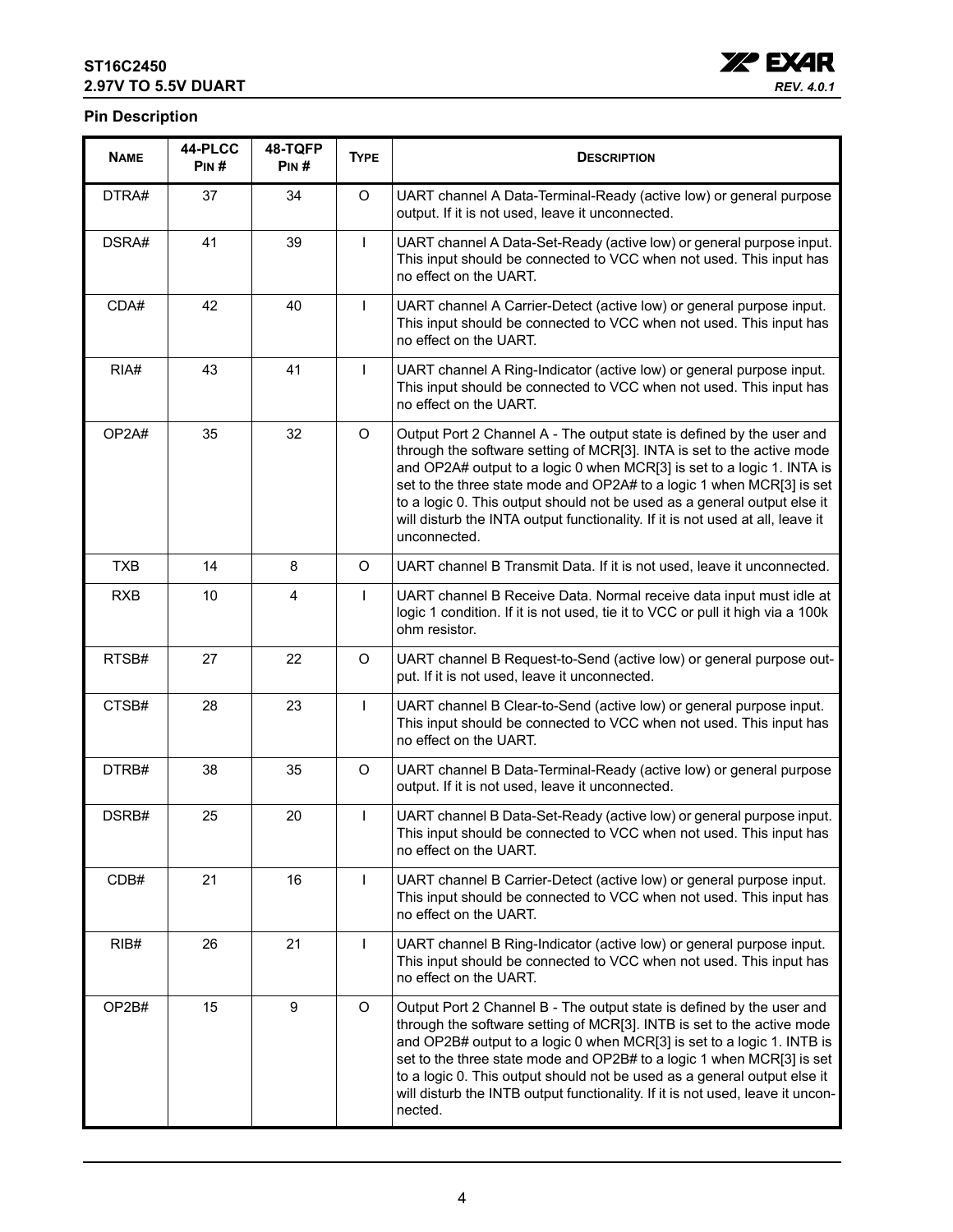#### **Pin Description**

| <b>NAME</b>              | 44-PLCC<br>PIN#  | 48-TQFP<br>PIN#                    | <b>TYPE</b>                                   | <b>DESCRIPTION</b>                                                                                                                                                                                                                                                 |
|--------------------------|------------------|------------------------------------|-----------------------------------------------|--------------------------------------------------------------------------------------------------------------------------------------------------------------------------------------------------------------------------------------------------------------------|
| <b>ANCILLARY SIGNALS</b> |                  |                                    |                                               |                                                                                                                                                                                                                                                                    |
| XTAL <sub>1</sub>        | 18               | 13                                 |                                               | Crystal or external clock input.                                                                                                                                                                                                                                   |
| XTAL <sub>2</sub>        | 19               | 14                                 | $\Omega$<br>Crystal or buffered clock output. |                                                                                                                                                                                                                                                                    |
| <b>RESET</b>             | 39               | 36                                 |                                               | Reset (active high) - A longer than 40 ns logic 1 pulse on this pin will<br>reset the internal registers and all outputs. The UART transmitter output<br>will be held at logic 1, the receiver input will be ignored and outputs are<br>reset during reset period. |
| <b>VCC</b>               | 44               | 42                                 | Pwr                                           | 2.97V to 5.5V power supply. All inputs are 5V tolerant for devices with<br>top marking of "A2 YYWW" and newer.                                                                                                                                                     |
| <b>GND</b>               | 22               | 17                                 | Pwr                                           | Power supply common, ground.                                                                                                                                                                                                                                       |
| N.C.                     | 1, 12, 23,<br>34 | 6, 12, 18,<br>24, 25, 31,<br>37.43 |                                               | No Connection. These pins are open, but typically, should be con-<br>nected to GND for good design practice.                                                                                                                                                       |

Pin type: I=Input, O=Output, IO= Input/output, OD=Output Open Drain.

### <span id="page-4-0"></span>**1.0 PRODUCT DESCRIPTION**

The ST16C2450 (2450) integrates the functions of two 16C450 Universal Asynchrounous Receiver and Transmitter (UART). Each UART is independently controlled having its own set of device configuration registers. The 2450 provides serial asynchronous receive data synchronization, parallel-to-serial and serial-toparallel data conversions for both the transmitter and receiver sections. These functions are necessary for converting the serial data stream into parallel data that is required with digital data systems. Synchronization for the serial data stream is accomplished by adding start and stops bits to the transmit data to form a data character (character orientated protocol). Data integrity is ensured by attaching a parity bit to the data character. The parity bit is checked by the receiver for any transmission bit errors. The electronic circuitry to provide all these functions is fairly complex especially when manufactured on a single integrated silicon chip. The 2450 represents such an integration with greatly enhanced features. The 2450 is fabricated with an advanced CMOS process. The 2450 is capable of operation up to 1.5 Mbps with a 24 MHz clock. With a crystal or external clock input of 14.7456 MHz the user can select data rates up to 921.6 Kbps.

### <span id="page-4-1"></span>**2.0 FUNCTIONAL DESCRIPTIONS**

### <span id="page-4-2"></span>**2.1 CPU Interface**

The CPU interface is 8 data bits wide with 3 address lines and control signals to execute data bus read and write transactions. The 2450 data interface supports the Intel compatible types of CPUs and it is compatible to the industry standard 16C450 UART. No clock (oscillator nor external clock) is required to operate a data bus transaction. Each bus cycle is asynchronous using CS#, IOR# and IOW# signals. Both UART channels share the same data bus for host operations. The data bus interconnections are shown in [Figure](#page-5-0) 3.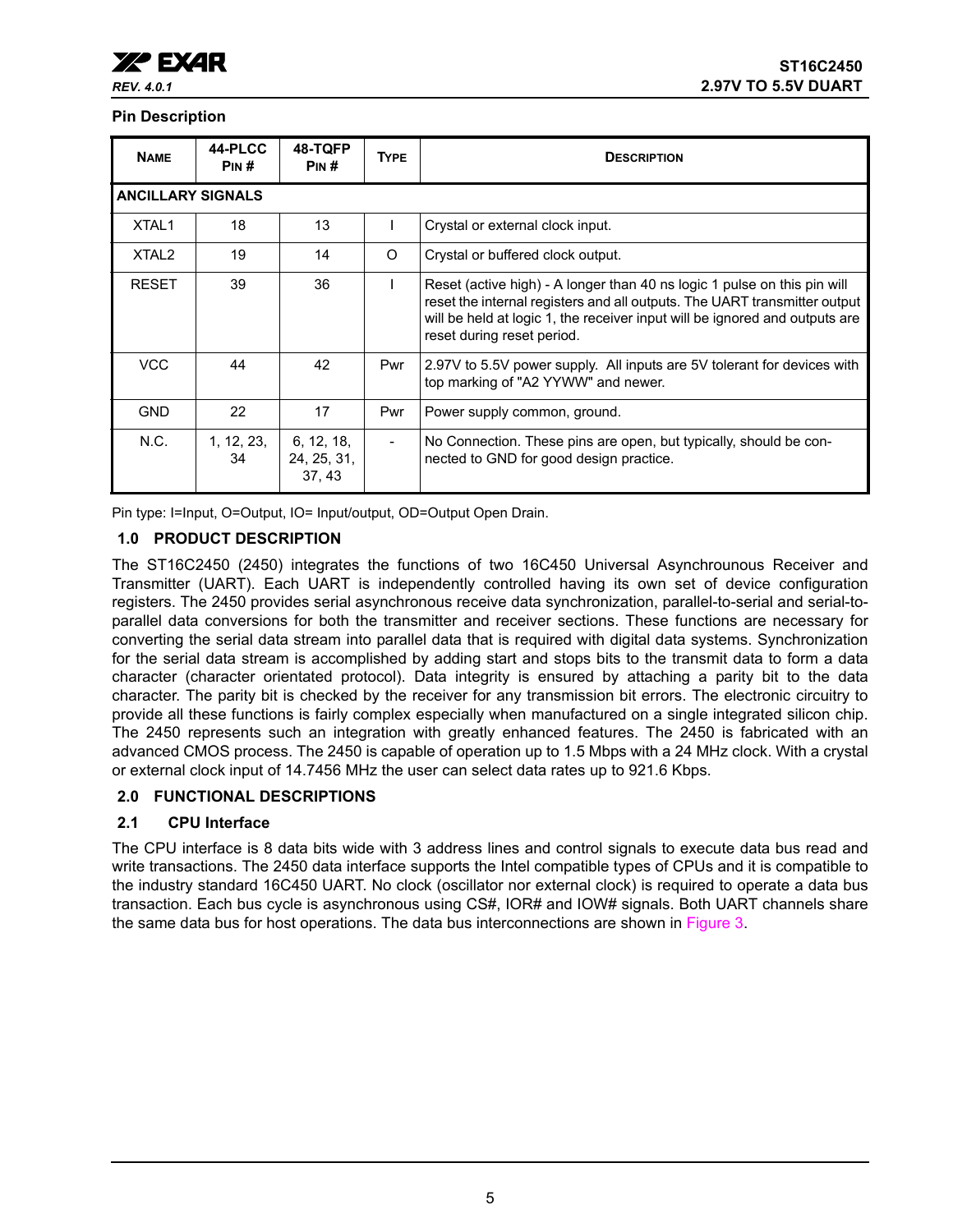



<span id="page-5-0"></span>**FIGURE 3. ST16C2450 DATA BUS INTERCONNECTIONS**

### <span id="page-5-2"></span>**2.2 Device Reset**

The RESET input resets the internal registers and the serial interface outputs in both channels to their default state (see [Table](#page-18-0) 8). An active high pulse of at least 40 ns duration will be required to activate the reset function in the device.

### <span id="page-5-3"></span>**2.3 Channel A and B Selection**

<span id="page-5-1"></span>The UART provides the user with the capability to bi-directionally transfer information between an external CPU and an external serial communication device. A logic 0 on chip select pins, CSA# or CSB#, allows the user to select UART channel A or B to configure, send transmit data and/or unload receive data to/from the UART. Selecting both UARTs can be useful during power up initialization to write to the same internal registers, but do not attempt to read from both uarts simultaneously. Individual channel select functions are shown in [Table](#page-5-1) 1.

| CSA# | CSB# | <b>FUNCTION</b>          |
|------|------|--------------------------|
|      |      | UART de-selected         |
|      |      | Channel A selected       |
|      |      | Channel B selected       |
|      |      | Channel A and B selected |

**TABLE 1: CHANNEL A AND B SELECT**

### <span id="page-5-4"></span>**2.4 Channel A and B Internal Registers**

Each UART channel in the 2450 has a standard register set for controlling, monitoring and data loading and unloading. These registers function as data holding registers (THR/RHR), interrupt status and control registers (ISR/IER), receive line status and control registers (LSR/LCR), modem status and control registers (MSR/ MCR), programmable data rate (clock) divisor registers (DLL/DLM), and a user accessible scratch pad register (SPR).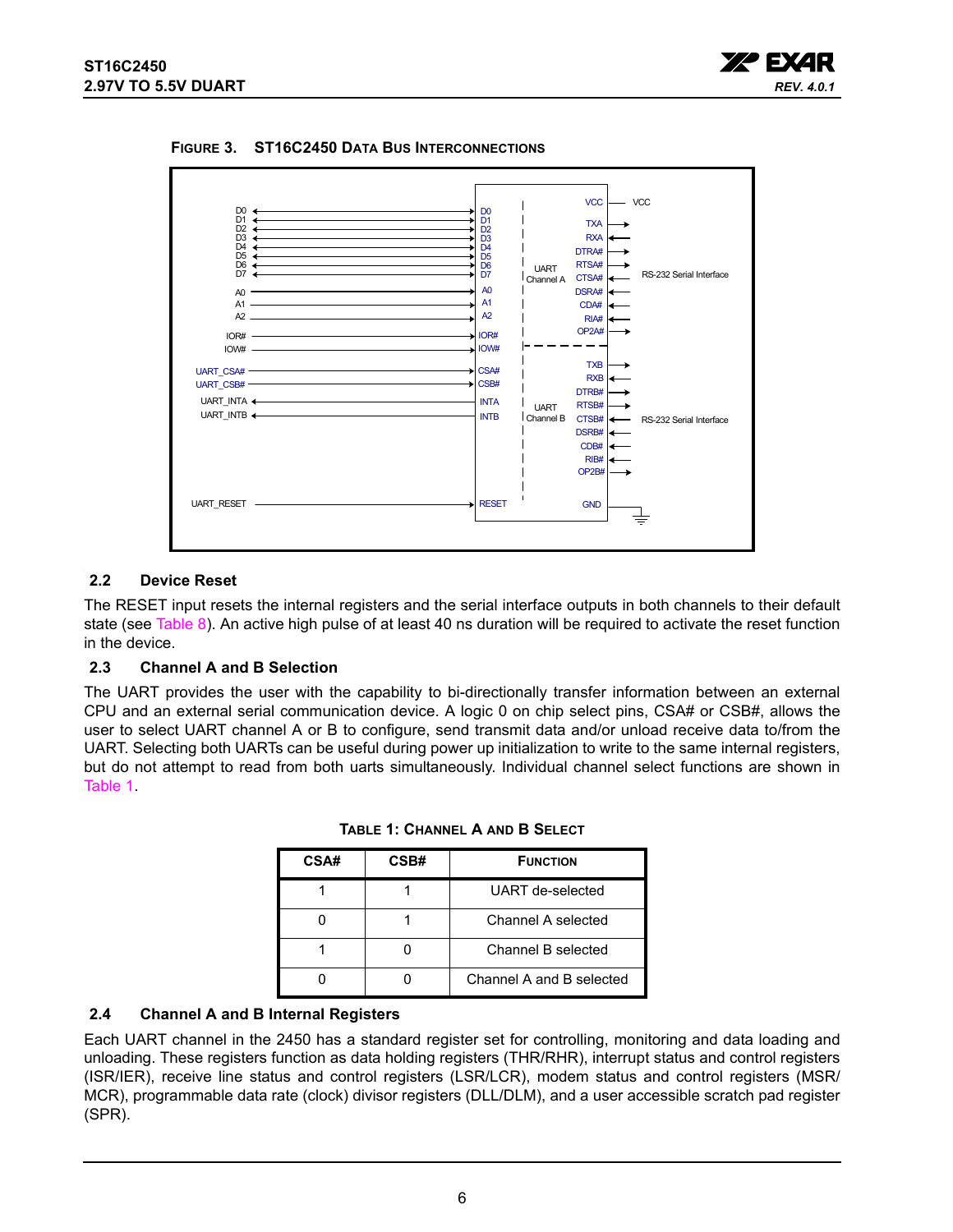

### <span id="page-6-2"></span>**2.5 INTA and INTB Outputs**

The INTA and INTB interrupt output changes according to the operating mode and enhanced features setup. [Table](#page-6-0) 2 summarizes the operating behavior for the transmitter and receiver. Also see [Figure](#page-23-0) 12 and [Figure](#page-23-1) 13.

<span id="page-6-0"></span>

|            | Transmitter         | <b>RECEIVER</b> |
|------------|---------------------|-----------------|
| INTA/B Pin | $0 = a$ byte in THR | $0 = no$ data   |
|            | $=$ THR empty       | $= 1$ byte      |

### **TABLE 2: INTA AND INTB PINS OPERATION FOR TRANSMITTER**

#### <span id="page-6-3"></span>**2.6 Crystal Oscillator or External Clock Input**

The 2450 includes an on-chip oscillator (XTAL1 and XTAL2) to produce a clock for both UART sections in the device. The CPU data bus does not require this clock for bus operation. The crystal oscillator provides a system clock to the Baud Rate Generators (BRG) section found in each of the UART. XTAL1 is the input to the oscillator or external clock buffer input with XTAL2 pin being the output. [See "Programmable Baud Rate](#page-7-0) [Generator" on page](#page-7-0) 8.

<span id="page-6-1"></span>



The on-chip oscillator is designed to use an industry standard microprocessor crystal (parallel resonant, fundamental frequency with 10-22 pF capacitance load, ESR of 20-120 ohms and 100 ppm frequency tolerance) connected externally between the XTAL1 and XTAL2 pins (see [Figure](#page-6-1) 4), with an external 500 kΩ to 1 MΩ resistor across it. Alternatively, an external clock can be connected to the XTAL1 pin to clock the internal baud rate generator for standard or custom rates. Typical oscillator connections are shown in [Figure](#page-6-1) 4. For further reading on oscillator circuit please see application note DAN108 on EXAR's web site.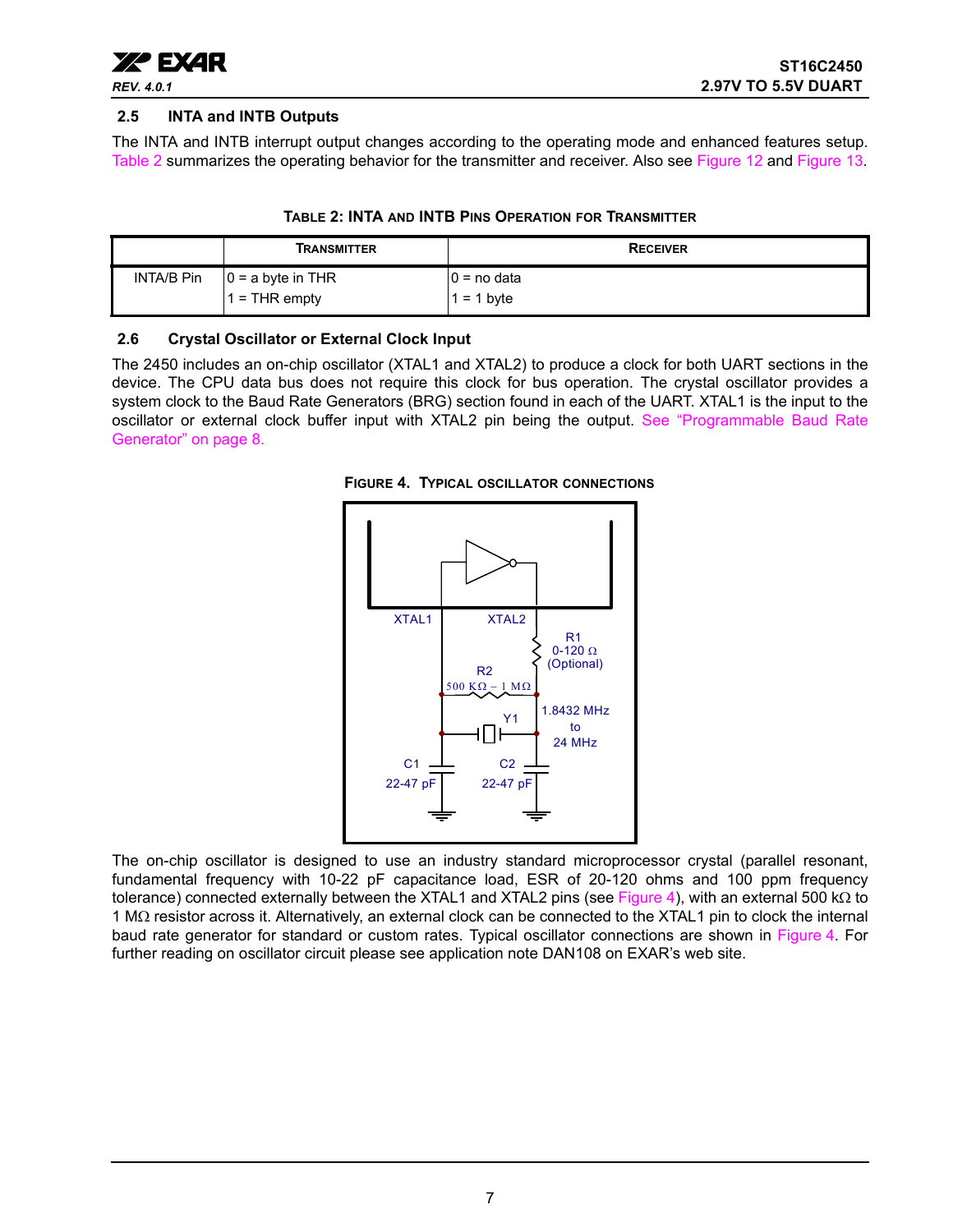### **ST16C2450 2.97V TO 5.5V DUART**



### <span id="page-7-0"></span>**2.7 Programmable Baud Rate Generator**

A single baud rate generator is provided for the transmitter and receiver, allowing independent TX/RX channel control. The programmable Baud Rate Generator is capable of operating with a crystal frequency or external clock of up to 24 MHz.

The 2450 divides the basic external clock by 16. The basic 16X clock provides table rates to support standard and custom applications using the same system design. The Baud Rate Generator divides the input 16X clock by any divisor from 1 to  $2^{16}$  -1. The rate table is configured via the DLL and DLM internal register functions. Customized Baud Rates can be achieved by selecting the proper divisor values for the MSB and LSB sections of baud rate generator.

[Table](#page-7-1) 3 shows the standard data rates available with a 14.7456 MHz crystal or external clock at 16X sampling rate. When using a non-standard frequency crystal or external clock, the divisor value can be calculated for DLL/DLM with the following equation.

divisor (decimal) = (XTAL1 clock frequency) / (serial data rate x 16)

<span id="page-7-1"></span>

| <b>OUTPUT Data Rate</b><br>$MCR$ Bit-7=0 | <b>DIVISOR FOR 16X</b><br><b>Clock (Decimal)</b> | <b>DIVISOR FOR 16X</b><br>Clock (HEX) | <b>DLM PROGRAM</b><br>VALUE (HEX) | <b>DLL PROGRAM</b><br>VALUE (HEX) | <b>DATA RATE</b><br>ERROR (%) |
|------------------------------------------|--------------------------------------------------|---------------------------------------|-----------------------------------|-----------------------------------|-------------------------------|
| 400                                      | 2304                                             | 900                                   | 09                                | 00                                | 0                             |
| 2400                                     | 384                                              | 180                                   | 01                                | 80                                | $\mathbf{0}$                  |
| 4800                                     | 192                                              | CO                                    | 00                                | CO                                | $\mathbf{0}$                  |
| 9600                                     | 96                                               | 60                                    | 00                                | 60                                | $\Omega$                      |
| 19.2k                                    | 48                                               | 30                                    | 00                                | 30                                | $\Omega$                      |
| 38.4k                                    | 24                                               | 18                                    | 00                                | 18                                | 0                             |
| 76.8k                                    | 12                                               | 0C                                    | 00                                | 0C                                | 0                             |
| 153.6k                                   | 6                                                | 06                                    | $00\,$                            | 06                                | 0                             |
| 230.4k                                   | 4                                                | 04                                    | $00\,$                            | 04                                | $\mathbf 0$                   |
| 460.8k                                   | $\overline{2}$                                   | 02                                    | $00\,$                            | 02                                | 0                             |
| 921.6k                                   | 1                                                | 01                                    | $00\,$                            | 01                                | 0                             |

#### **TABLE 3: TYPICAL DATA RATES WITH A 14.7456 MHZ CRYSTAL OR EXTERNAL CLOCK**

### <span id="page-7-2"></span>**2.8 Transmitter**

The transmitter section comprises of an 8-bit Transmit Shift Register (TSR) and 1 byte FIFO or Transmit Holding Register (THR). TSR shifts out every data bit with the 16X internal clock. A bit time is 16 clock periods. The transmitter sends the start-bit followed by the number of data bits, inserts the proper parity-bit if enabled, and adds the stop-bit(s). The status of the FIFO and TSR are reported in the Line Status Register (LSR bit-5 and bit-6).

### <span id="page-7-3"></span>**2.8.1 Transmit Holding Register (THR) - Write Only**

The host loads transmit data to THR one character at a time. The THR empty flag (LSR bit-5) is set when the data byte is transferred to TSR. THR flag can generate a transmit empty interrupt (ISR bit-1) when it is enabled by IER bit-1. The TSR flag (LSR bit-6) is set when TSR becomes completely empty.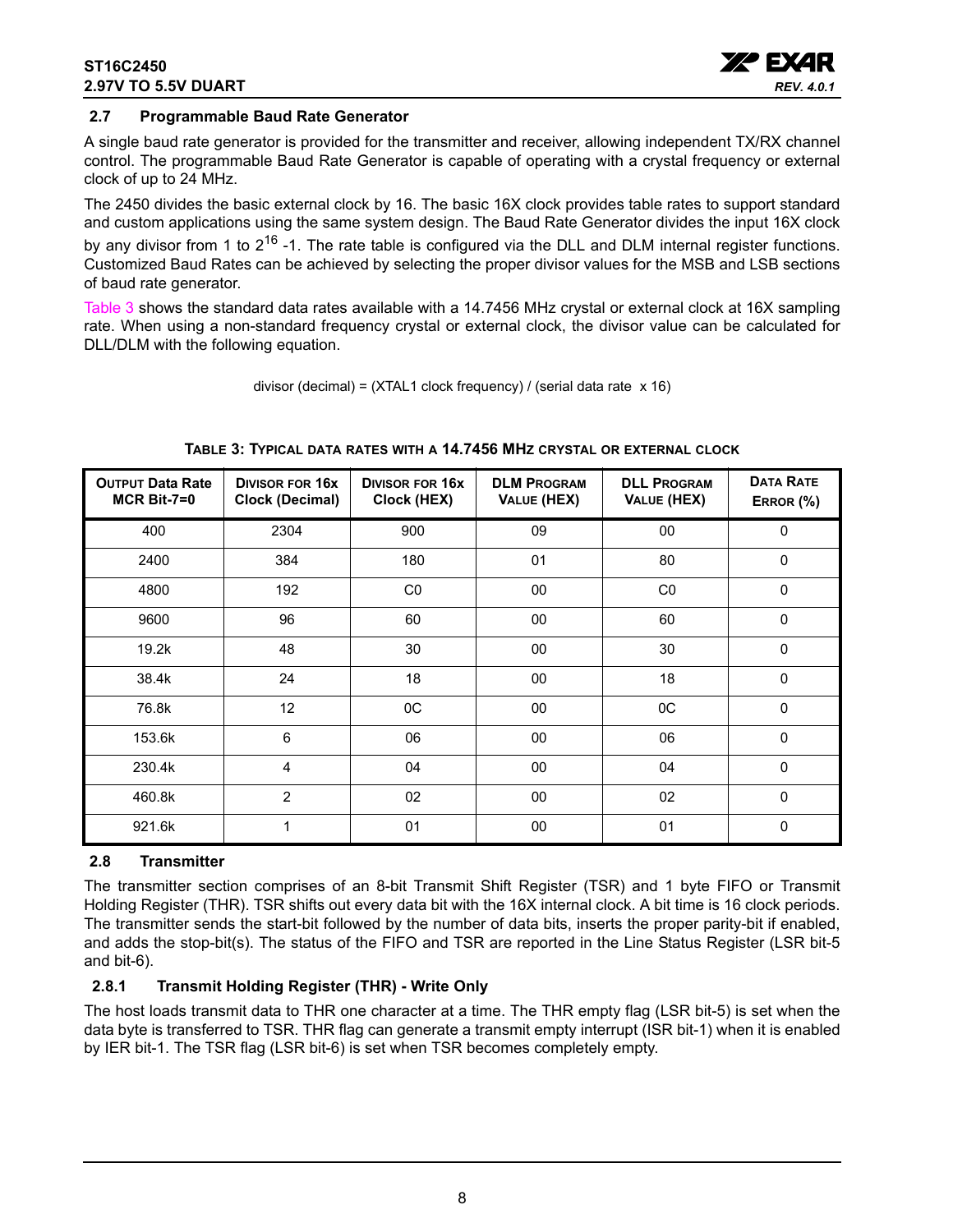

#### <span id="page-8-1"></span>**FIGURE 5. TRANSMITTER OPERATION**



### <span id="page-8-0"></span>**2.9 Receiver**

The receiver section contains an 8-bit Receive Shift Register (RSR) and 1 byte FIFO or Receive Holding Register (RHR). The RSR uses the 16X clock for timing. It verifies and validates every bit on the incoming character in the middle of each data bit. On the falling edge of a start or false start bit, an internal receiver counter starts counting at the 16X clock rate. After 8 clocks the start bit period should be at the center of the start bit. At this time the start bit is sampled and if it is still a logic 0 it is validated. Evaluating the start bit in this manner prevents the receiver from assembling a false character. The rest of the data bits and stop bits are sampled and validated in this same manner to prevent false framing. If there were any error(s), they are reported in the LSR register bits 2-4. Once the data is received, the error tags are immediately updated to reflect the status of the data byte in RHR register. RHR will generate a receive data ready interrupt upon receiving a character if IER bit-0 has been enabled.

### <span id="page-8-2"></span>**2.9.1 Receive Holding Register (RHR) - Read-Only**

The Receive Holding Register is an 8-bit register that holds a receive data byte from the Receive Shift Register. It provides the receive data interface to the host processor. The RHR register is part of the 1 byte receive FIFO that is 11-bits wide, the 3 extra bits are for the 3 error tags to be reported in LSR register. After the RHR is read, LSR bits 2-4 willl immediately be updated to reflect the errors for the next character byte transferred from the RSR.



### <span id="page-8-3"></span>**FIGURE 6. RECEIVER OPERATION**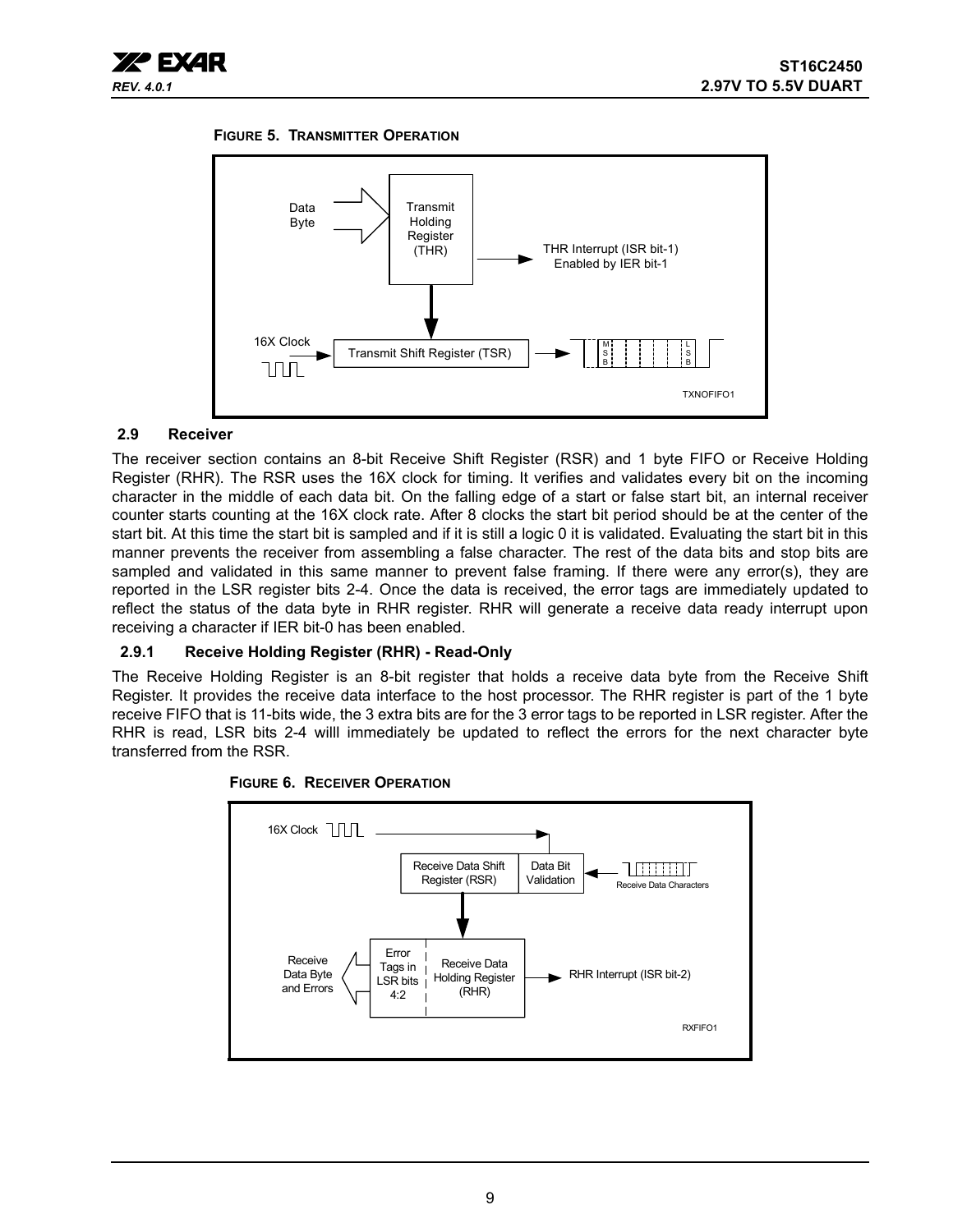

### <span id="page-9-1"></span>**2.10 Internal Loopback**

The 2450 UART provides an internal loopback capability for system diagnostic purposes. The internal loopback mode is enabled by setting MCR register bit-4 to logic 1. All regular UART functions operate normally. [Figure](#page-9-0) 7 shows how the modem port signals are re-configured. Transmit data from the transmit shift register output is internally routed to the receive shift register input allowing the system to receive the same data that it was sending. The TX pin is held at logic 1 or mark condition while RTS# and DTR# are de-asserted, and CTS#, DSR# CD# and RI# inputs are ignored. Caution: the RX input must be held to a logic 1 during loopback test else upon exiting the loopback test the UART may detect and report a false "break" signal.



<span id="page-9-0"></span>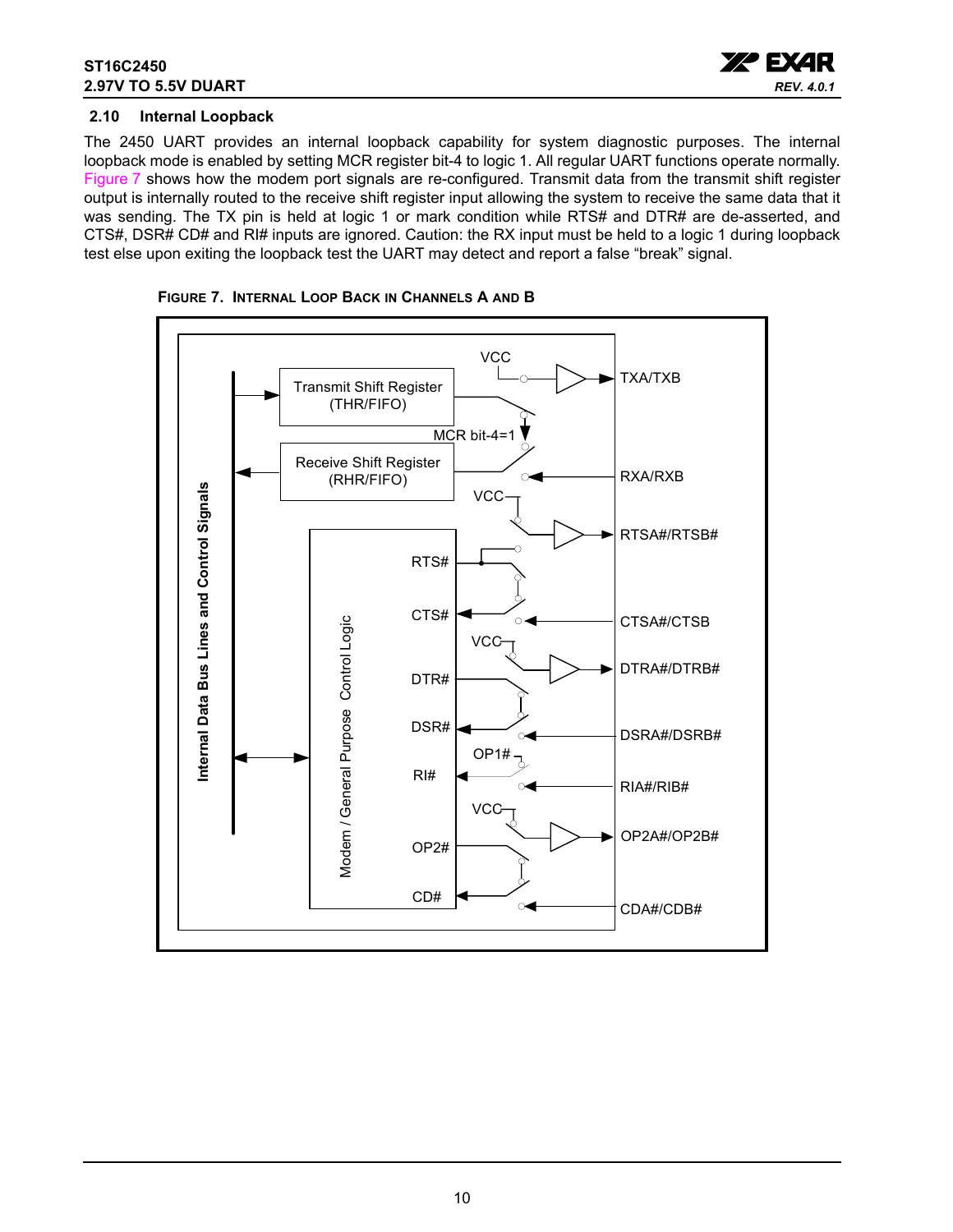

### <span id="page-10-1"></span>**3.0 UART INTERNAL REGISTERS**

Each of the UART channel in the 2450 has its own set of configuration registers selected by address lines A0, A1 and A2 with CSA# or CSB# selecting the channel. The registers are 16C450 compatible. The complete register set is shown on [Table](#page-10-0) 4 and [Table](#page-11-0) 5.

<span id="page-10-0"></span>

| A2, A1, A0 ADDRESSES               | <b>REGISTER</b>                                                   | <b>READ/WRITE</b>       | <b>COMMENTS</b> |
|------------------------------------|-------------------------------------------------------------------|-------------------------|-----------------|
|                                    | <b>16C550 COMPATIBLE REGISTERS</b>                                |                         |                 |
| $\mathbf 0$<br>$\mathbf{0}$<br>- 0 | RHR - Receive Holding Register<br>THR - Transmit Holding Register | Read-only<br>Write-only | $LCR[7] = 0$    |
| $\mathbf{0}$<br>0<br>0             | DLL - Div Latch Low Byte                                          | Read/Write              | $LCR[7] = 1$    |
| 0 <sub>1</sub><br>$\mathbf{0}$     | DLM - Div Latch High Byte                                         | Read/Write              | $LCR[7] = 1$    |
| $\mathbf{0}$<br>-1<br>0            | IER - Interrupt Enable Register                                   | Read/Write              | $LCR[7] = 0$    |
| $\mathbf{0}$<br>$1\quad 0$         | ISR - Interrupt Status Register<br>Reserved                       | Read-only<br>Write-only |                 |
| $\Omega$<br>$1 \quad 1$            | LCR - Line Control Register                                       | Read/Write              |                 |
| $0\quad 0$<br>1                    | MCR - Modem Control Register                                      | Read/Write              |                 |
| $\mathbf{0}$<br>1<br>1             | LSR - Line Status Register<br>Reserved                            | Read-only<br>Write-only |                 |
| $\mathbf 1$<br>$1\quad$ 0          | MSR - Modem Status Register<br>Reserved                           | Read-only<br>Write-only |                 |
|                                    | SPR - Scratch Pad Register                                        | Read/Write              |                 |

#### **TABLE 4: UART CHANNEL A AND B UART INTERNAL REGISTERS**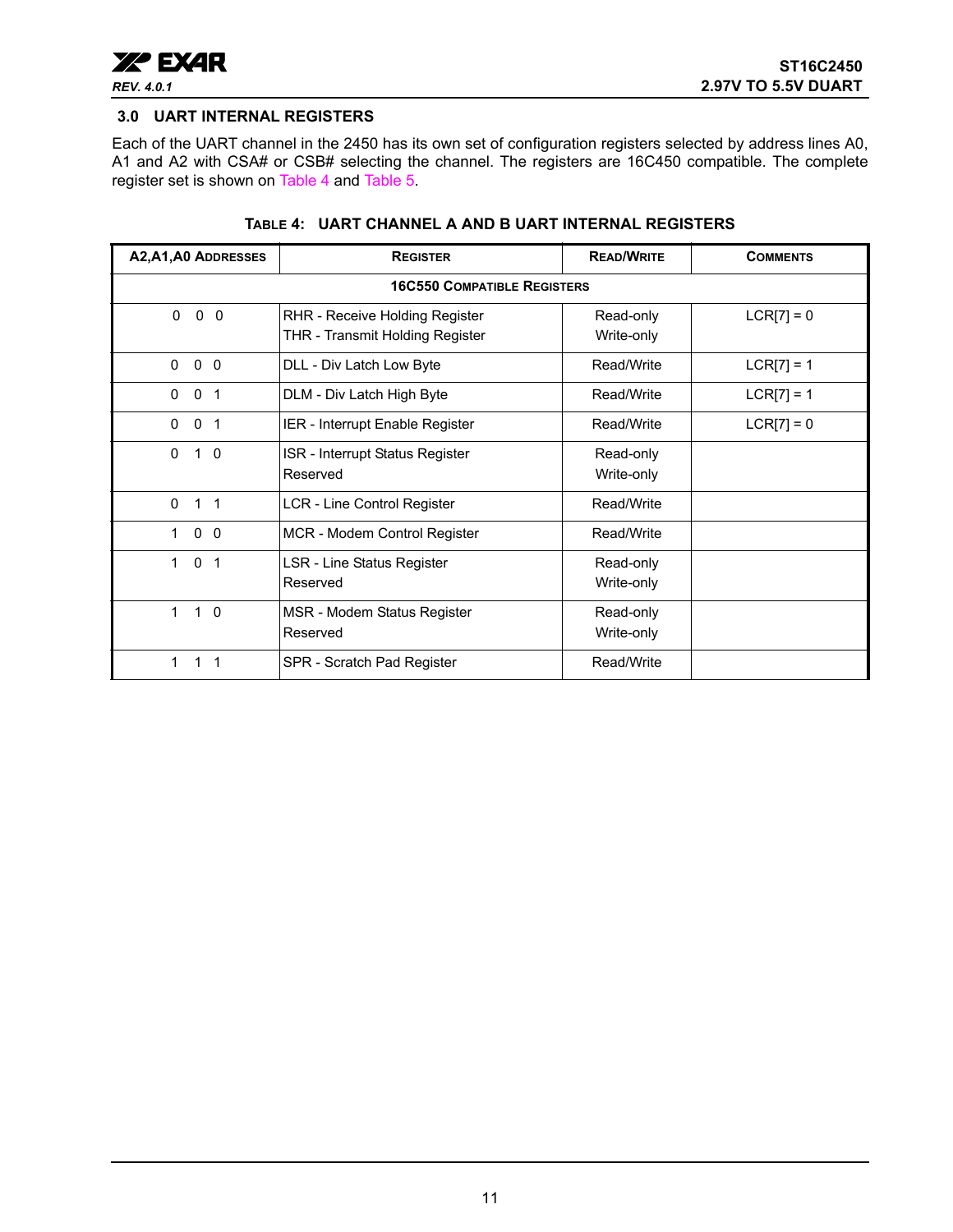### **ST16C2450 2.97V TO 5.5V DUART**

<span id="page-11-0"></span>.



| <b>ADDRESS</b><br>A2-A0 | <b>REG</b><br><b>NAME</b>          | READ/<br><b>WRITE</b> | <b>BIT-7</b>      | <b>BIT-6</b>                 | <b>BIT-5</b>                       | $BIT-4$                             | <b>BIT-3</b>                            | <b>BIT-2</b>                            | <b>BIT-1</b>                        | <b>BIT-0</b>                  | <b>COMMENT</b> |
|-------------------------|------------------------------------|-----------------------|-------------------|------------------------------|------------------------------------|-------------------------------------|-----------------------------------------|-----------------------------------------|-------------------------------------|-------------------------------|----------------|
|                         | <b>16C450 Compatible Registers</b> |                       |                   |                              |                                    |                                     |                                         |                                         |                                     |                               |                |
| 000                     | <b>RHR</b>                         | <b>RD</b>             | Bit-7             | Bit-6                        | Bit-5                              | Bit-4                               | Bit-3                                   | Bit-2                                   | Bit-1                               | Bit-0                         |                |
| 000                     | <b>THR</b>                         | <b>WR</b>             | Bit-7             | Bit-6                        | Bit-5                              | Bit-4                               | Bit-3                                   | Bit-2                                   | Bit-1                               | Bit-0                         |                |
| 001                     | <b>IER</b>                         | RD/WR                 | $\mathbf 0$       | $\pmb{0}$                    | $\mathsf 0$                        | $\mathbf 0$                         | Stat.<br>Int.<br>Enable                 | Modem RXLine<br>Stat.<br>Int.<br>Enable | <b>TX</b><br>Empty<br>Int<br>Enable | RX<br>Data<br>Int.<br>Enable  | $LCR[7] = 0$   |
| 010                     | <b>ISR</b>                         | <b>RD</b>             | $\mathbf 0$       | $\pmb{0}$                    | $\mathbf 0$                        | $\pmb{0}$                           | <b>INT</b><br>Source<br>Bit-3           | <b>INT</b><br>Source<br>Bit-2           | <b>INT</b><br>Source<br>Bit-1       | <b>INT</b><br>Source<br>Bit-0 |                |
| 011                     | <b>LCR</b>                         | RD/WR                 | Divisor<br>Enable | Set TX<br><b>Break</b>       | Set Par-<br>ity                    | Even<br>Parity                      | Parity<br>Enable                        | Stop<br><b>Bits</b>                     | Word<br>Length<br>Bit-1             | Word<br>Length<br>Bit-0       |                |
| 100                     | <b>MCR</b>                         | RD/WR                 | $\mathbf 0$       | $\mathbf 0$                  | $\mathbf 0$                        | Internal<br>Loop-<br>back<br>Enable | OP2#/<br><b>INT</b><br>Output<br>Enable | Rsrvd<br>(OP1#)                         | RTS#<br>Output<br>Control           | DTR#<br>Output<br>Control     |                |
| 101                     | <b>LSR</b>                         | <b>RD</b>             | $\mathbf 0$       | THR &<br><b>TSR</b><br>Empty | <b>THR</b><br>Empty                | RX<br><b>Break</b>                  | <b>RX</b><br>Fram-<br>ing<br>Error      | <b>RX</b><br>Parity<br>Error            | RX<br>Over-<br>run<br>Error         | <b>RX</b><br>Data<br>Ready    |                |
| $110$                   | <b>MSR</b>                         | <b>RD</b>             | CD#<br>Input      | RI#<br>Input                 | DSR#<br>Input                      | CTS#<br>Input                       | Delta<br>CD#                            | Delta<br>RI#                            | Delta<br>DSR#                       | Delta<br>CTS#                 |                |
| 111                     | <b>SPR</b>                         | RD/WR                 | Bit-7             | Bit-6                        | Bit-5                              | Bit-4                               | Bit-3                                   | Bit-2                                   | Bit-1                               | Bit-0                         |                |
|                         |                                    |                       |                   |                              | <b>Baud Rate Generator Divisor</b> |                                     |                                         |                                         |                                     |                               |                |
| 000                     | <b>DLL</b>                         | RD/WR                 | Bit-7             | Bit-6                        | Bit-5                              | Bit-4                               | Bit-3                                   | Bit-2                                   | Bit-1                               | Bit-0                         | $LCR[7] = 1$   |
| 001                     | <b>DLM</b>                         | RD/WR                 | Bit-7             | Bit-6                        | Bit-5                              | Bit-4                               | Bit-3                                   | Bit-2                                   | Bit-1                               | Bit-0                         |                |

### **TABLE 5: INTERNAL REGISTERS DESCRIPTION**

### <span id="page-11-1"></span>**4.0 INTERNAL REGISTER DESCRIPTIONS**

### <span id="page-11-2"></span>**4.1 Receive Holding Register (RHR) - Read- Only**

[See "Receiver" on page](#page-8-0) 9.

### <span id="page-11-3"></span>**4.2 Transmit Holding Register (THR) - Write-Only**

[See "Transmitter" on page](#page-7-2) 8.

### <span id="page-11-4"></span>**4.3 Interrupt Enable Register (IER) - Read/Write**

The Interrupt Enable Register (IER) masks the interrupts from receive data ready, transmit empty, line status and modem status registers. These interrupts are reported in the Interrupt Status Register (ISR).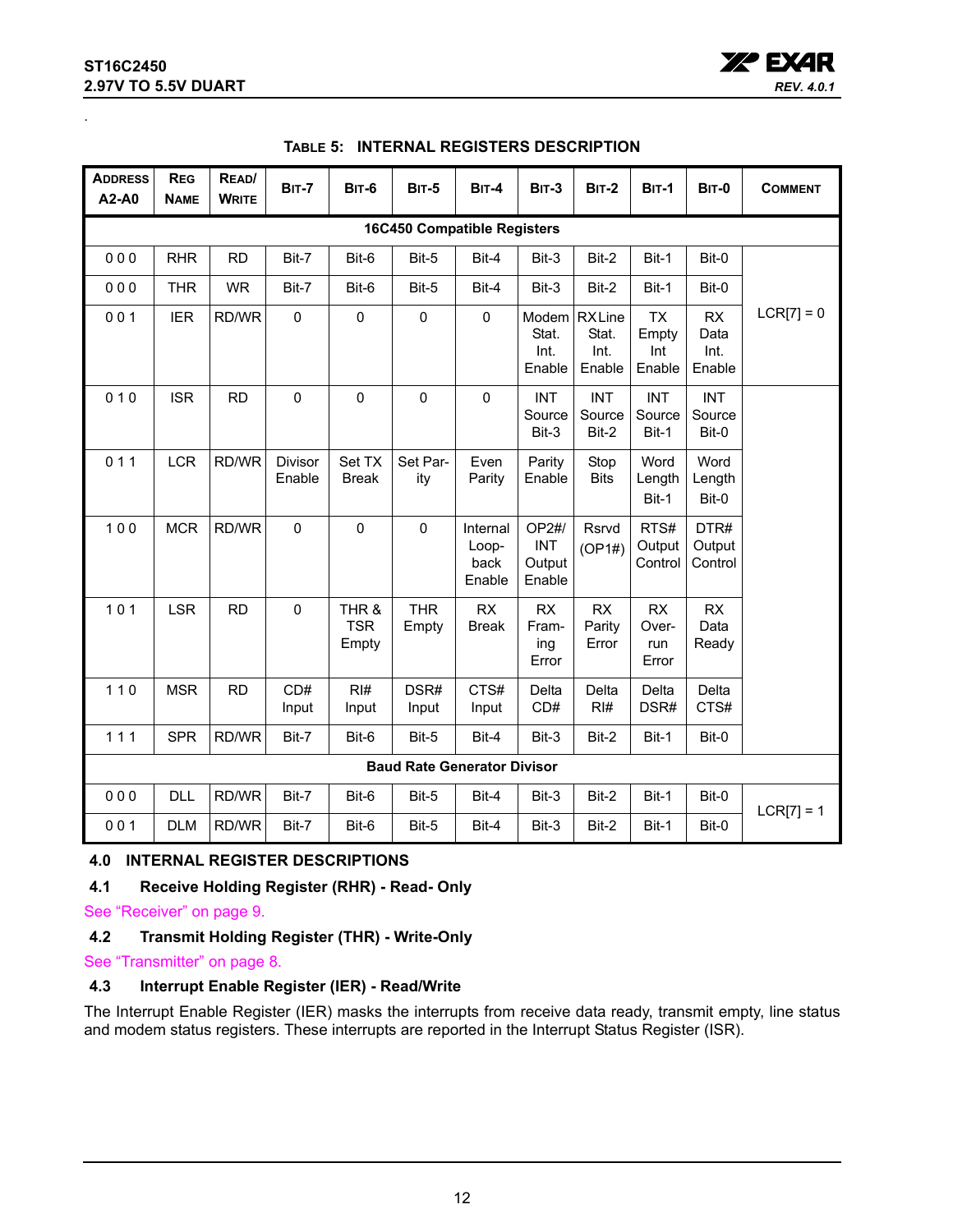

### <span id="page-12-0"></span>**4.3.1 Interrupt Mode Operation**

When the receive interrupt (IER BIT-0 = 1) is enabled, the RHR interrupt (see ISR bit-2) status will reflect the following:

- **A.** The receive data available interrupts are issued to the host when there is a character in the RHR. It will be cleared when the character has been read out of the RHR.
- **B.** The receive data ready bit (LSR BIT-0) is set as soon as a character is transferred from the shift register to the receive FIFO. It is reset when the RHR is empty.

### <span id="page-12-1"></span>**4.3.2 Polled Mode Operation**

Since the receiver and transmitter have separate bits in the LSR either or both can be used in the polled mode by selecting respective transmit or receive control bit(s).

- **A.** LSR BIT-0 indicates there is data in the RHR.
- **B.** LSR BIT-1 indicates an overrun error has occurred and that data in the RHR may not be valid.
- **C.** LSR BIT 2-4 provides the type of receive data errors encountered for the data byte in RHR, if any.
- **D.** LSR BIT-5 indicates THR is empty.
- **E.** LSR BIT-6 indicates when both the THR and TSR are empty.

### **IER[0]: RHR Interrupt Enable**

The receive data ready interrupt will be issued when RHR has a data character.

- Logic 0 = Disable the receive data ready interrupt (default).
- Logic 1 = Enable the receiver data ready interrupt.

### **IER[1]: THR Interrupt Enable**

This bit enables the Transmit Ready interrupt which is issued whenever the Transmit FIFO becomes empty. If the Transmit FIFO is empty when this bit is enabled, an interrupt will be generated.

- Logic 0 = Disable Transmit Ready interrupt (default).
- Logic 1 = Enable Transmit Ready interrupt.

#### **IER[2]: Receive Line Status Interrupt Enable**

If any of the LSR register bits 1, 2, 3 or 4 is a logic 1, it will generate an interrupt to inform the host controller about the error status of the current data byte in FIFO.

- Logic 0 = Disable the receiver line status interrupt (default).
- Logic 1 = Enable the receiver line status interrupt.

#### **IER[3]: Modem Status Interrupt Enable**

- Logic 0 = Disable the modem status register interrupt (default).
- Logic 1 = Enable the modem status register interrupt.

#### **IER[7:4]: Reserved**

### <span id="page-12-2"></span>**4.4 Interrupt Status Register (ISR) - Read-Only**

The UART provides multiple levels of prioritized interrupts to minimize external software interaction. The Interrupt Status Register (ISR) provides the user with four interrupt status bits. Performing a read cycle on the ISR will give the user the current highest pending interrupt level to be serviced, others are queued up to be serviced next. No other interrupts are acknowledged until the pending interrupt is serviced. The Interrupt Source [Table](#page-13-0), Table 6, shows the data values (bits 0-3) for the interrupt priority levels and the interrupt sources associated with each of these interrupt levels.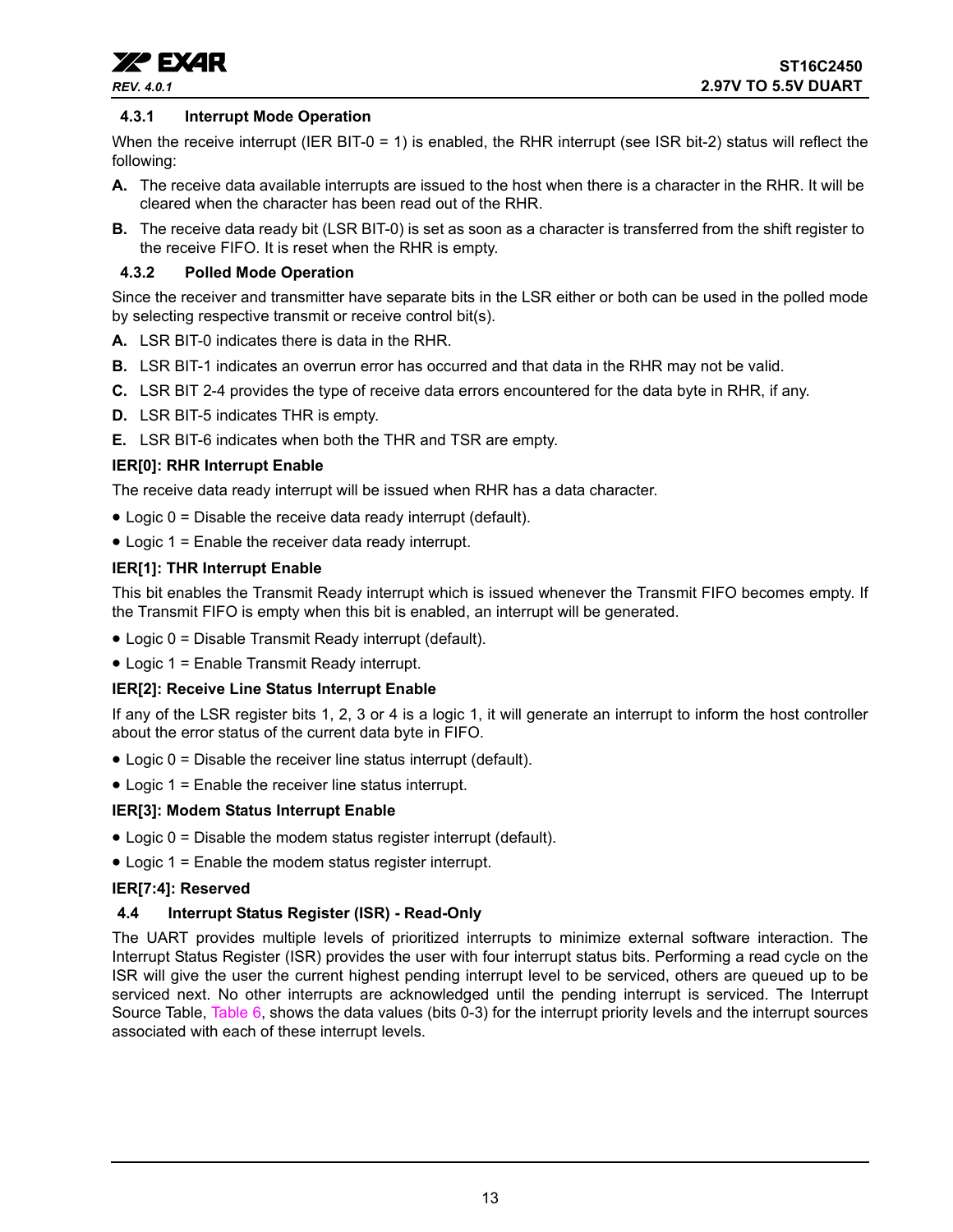### **ST16C2450 2.97V TO 5.5V DUART**



### <span id="page-13-1"></span>**4.4.1 Interrupt Generation:**

- LSR is by any of the LSR bits 1, 2, 3 and 4.
- RXRDY is by data byte received in RHR.
- TXRDY is by THR empty.
- MSR is by any of the MSR bits 0, 1, 2 and 3.

### <span id="page-13-2"></span>**4.4.2 Interrupt Clearing:**

- LSR interrupt is cleared by a read to the LSR register.
- RXRDY interrupt is cleared by reading data out of RHR.
- TXRDY interrupt is cleared by a read to the ISR register or writing to THR.
- MSR interrupt is cleared by a read to the MSR register.

### **TABLE 6: INTERRUPT SOURCE AND PRIORITY LEVEL**

<span id="page-13-0"></span>

| <b>PRIORITY LEVEL</b> |              |              | <b>ISR REGISTER STATUS BITS</b> |              | <b>SOURCE OF INTERRUPT</b>          |  |  |
|-----------------------|--------------|--------------|---------------------------------|--------------|-------------------------------------|--|--|
|                       | <b>BIT-3</b> | <b>BIT-2</b> | <b>BIT-1</b>                    | <b>BIT-0</b> |                                     |  |  |
|                       | 0            |              |                                 | 0            | LSR (Receiver Line Status Register) |  |  |
| 2                     | 0            |              | 0                               | 0            | RXRDY (Received Data Ready)         |  |  |
| 3                     | 0            | $\mathbf 0$  |                                 | 0            | <b>TXRDY</b> (Transmit Ready)       |  |  |
| 4                     | 0            | $\mathbf 0$  | 0                               | 0            | MSR (Modem Status Register)         |  |  |
|                       | 0            | 0            | 0                               |              | None (default)                      |  |  |

### **ISR[0]: Interrupt Status**

- Logic 0 = An interrupt is pending and the ISR contents may be used as a pointer to the appropriate interrupt service routine.
- Logic 1 = No interrupt pending (default condition).

### **ISR[3:1]: Interrupt Status**

These bits indicate the source for a pending interrupt at interrupt priority levels (See [Table](#page-13-0) 6).

### **ISR[7:4]: Reserved**

### <span id="page-13-3"></span>**4.5 Line Control Register (LCR) - Read/Write**

The Line Control Register is used to specify the asynchronous data communication format. The word or character length, the number of stop bits, and the parity are selected by writing the appropriate bits in this register.

### **LCR[1:0]: TX and RX Word Length Select**

These two bits specify the word length to be transmitted or received.

| <b>BIT-1</b> | <b>BIT-0</b> | <b>WORD LENGTH</b> |
|--------------|--------------|--------------------|
|              |              | 5 (default)        |
|              |              |                    |
|              |              |                    |
|              |              |                    |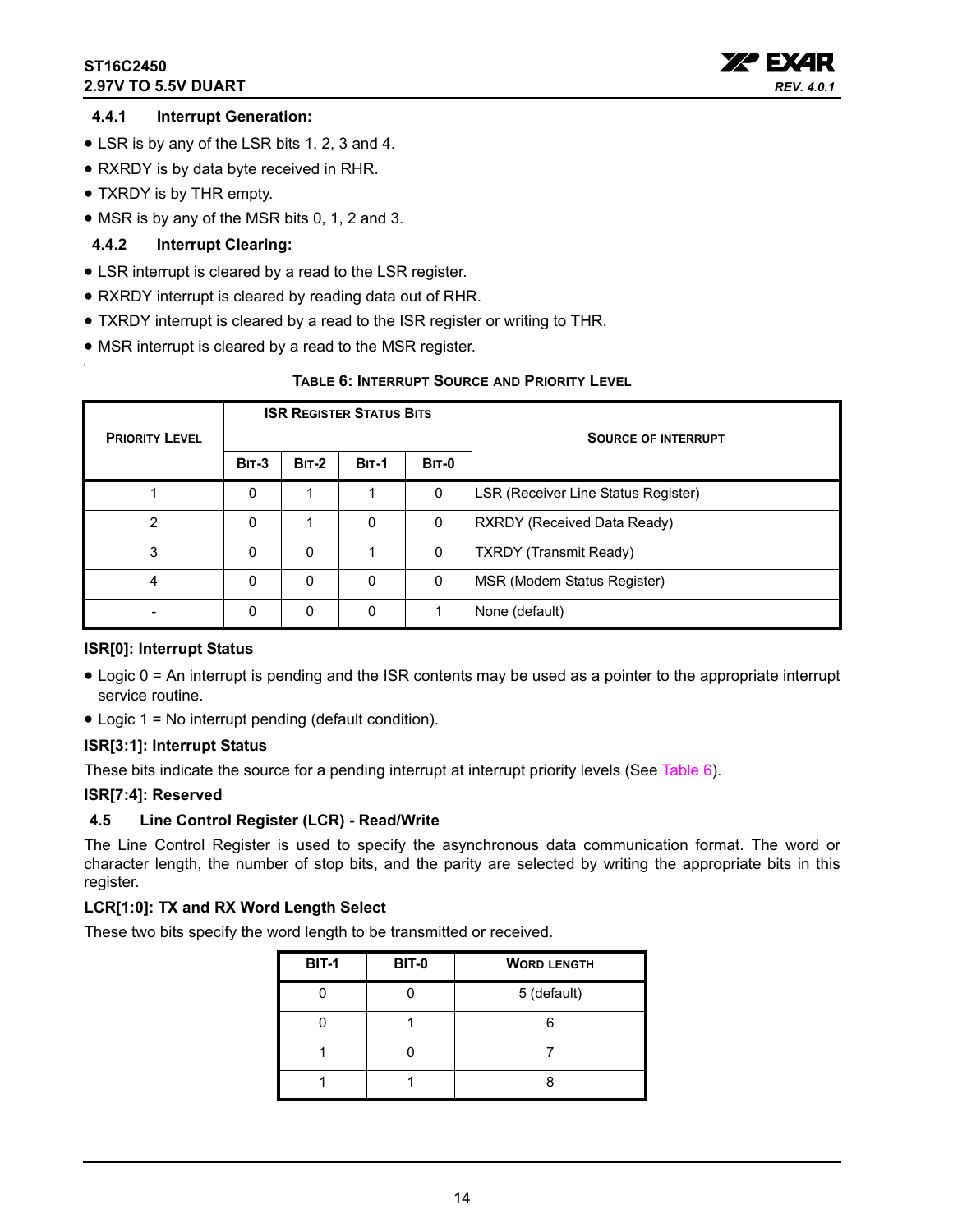

### **LCR[2]: TX and RX Stop-bit Length Select**

The length of stop bit is specified by this bit in conjunction with the programmed word length.

| <b>BIT-2</b> | <b>WORD LENGTH</b> | STOP BIT LENGTH (BIT TIME(S)) |
|--------------|--------------------|-------------------------------|
|              | 5,6,7,8            | 1 (default)                   |
|              | h                  | $1 - 1/2$                     |
|              | 6,7,8              |                               |

### **LCR[3]: TX and RX Parity Select**

Parity or no parity can be selected via this bit. The parity bit is a simple way used in communications for data integrity check. See [Table](#page-14-0) 7 for parity selection summary below.

- $\bullet$  Logic 0 = No parity.
- Logic 1 = A parity bit is generated during the transmission while the receiver checks for parity error of the data character received.

### **LCR[4]: TX and RX Parity Select**

If the parity bit is enabled with LCR bit-3 set to a logic 1, LCR BIT-4 selects the even or odd parity format.

- Logic 0 = ODD Parity is generated by forcing an odd number of logic 1's in the transmitted character. The receiver must be programmed to check the same format (default).
- Logic 1 = EVEN Parity is generated by forcing an even number of logic 1's in the transmitted character. The receiver must be programmed to check the same format.

#### **LCR[5]: TX and RX Parity Select**

If the parity bit is enabled, LCR BIT-5 selects the forced parity format.

- LCR[5] = logic 0, parity is not forced (default).
- LCR[5] = logic 1 and LCR[4] = logic 0, parity bit is forced to a logical 1 for the transmit and receive data.
- <span id="page-14-0"></span>• LCR[5] = logic 1 and LCR[4] = logic 1, parity bit is forced to a logical 0 for the transmit and receive data.

|   | LCR BIT-5 LCR BIT-4 LCR BIT-3 | <b>PARITY SELECTION</b>     |
|---|-------------------------------|-----------------------------|
| x |                               | No parity                   |
|   |                               | Odd parity                  |
|   |                               | Even parity                 |
|   |                               | Force parity to mark, "1"   |
|   |                               | Forced parity to space, "0" |

#### **TABLE 7: PARITY SELECTION**

#### **LCR[6]: Transmit Break Enable**

When enabled, the Break control bit causes a break condition to be transmitted (the TX output is forced to a "space', logic 0, state). This condition remains, until disabled by setting LCR bit-6 to a logic 0.

- Logic 0 = No TX break condition (default).
- Logic 1 = Forces the transmitter output (TX) to a "space", logic 0, for alerting the remote receiver of a line break condition.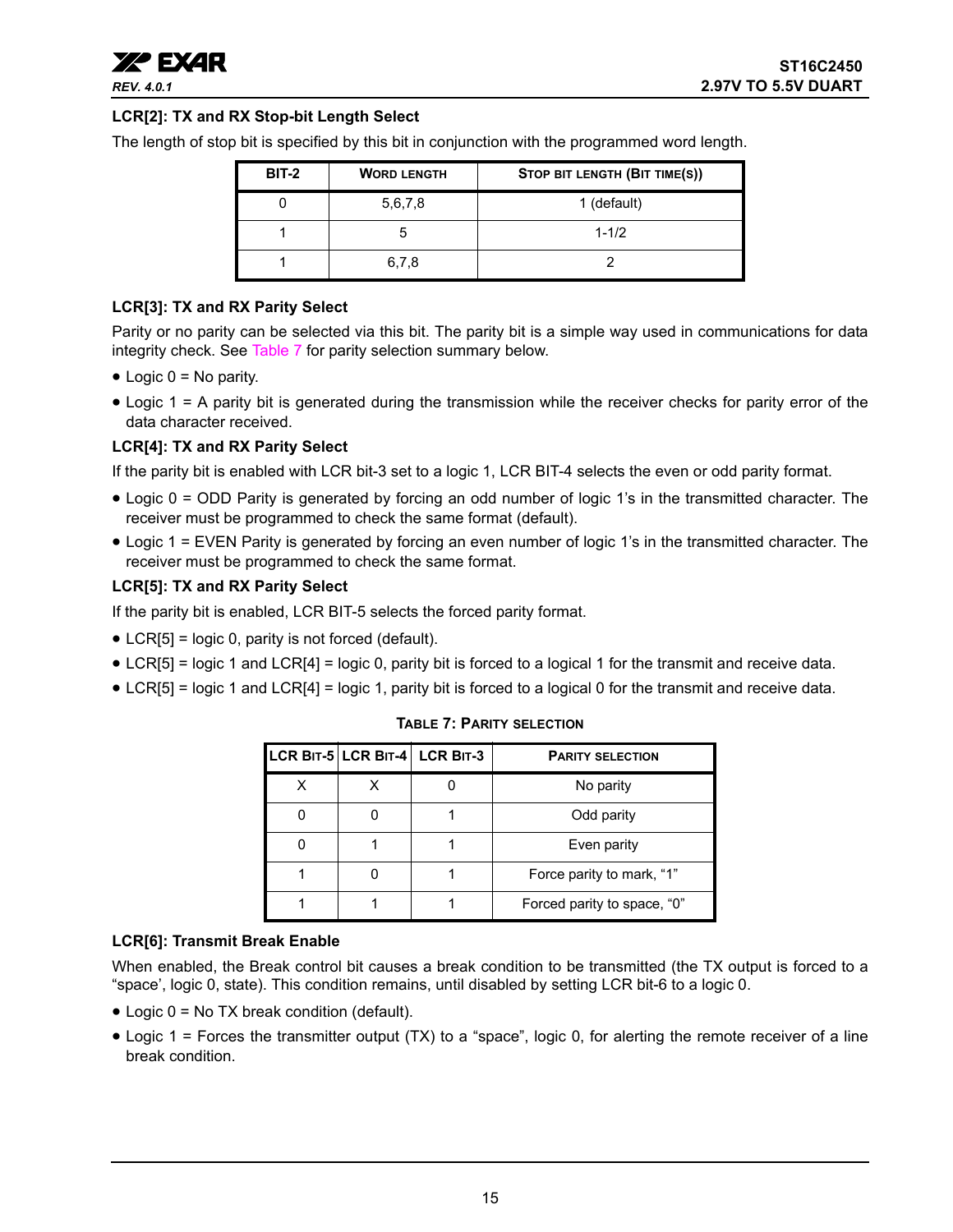

### **LCR[7]: Baud Rate Divisors (DLL/DLM) Enable**

- Logic 0 = Data registers are selected (default).
- Logic 1 = Divisor latch registers are selected.

### <span id="page-15-0"></span>**4.6 Modem Control Register (MCR) or General Purpose Outputs Control - Read/Write**

The MCR register is used for controlling the serial/modem interface signals or general purpose inputs/outputs.

### **MCR[0]: DTR# Output**

The DTR# pin is a modem control output. If the modem interface is not used, this output may be used as a general purpose output.

- Logic 0 = Force DTR# output to a logic 1 (default).
- Logic 1 = Force DTR# output to a logic 0.

### **MCR[1]: RTS# Output**

The RTS# pin is a modem control output. If the modem interface is not used, this output may be used as a general purpose output.

- Logic 0 = Force RTS# output to a logic 1 (default).
- Logic 1 = Force RTS# output to a logic 0.

### **MCR[2]: Reserved**

OP1# is not available as an output pin on the 2450. But it is available for use during Internal Loopback Mode. In the Loopback Mode, this bit is used to write the state of the modem RI# interface signal.

### **MCR[3]: OP2# Output / INT Output Enable**

This bit enables and disables the operation of INT, interrupt output. If INT output is not used, OP2# can be used as a general purpose output.

- Logic 0 = INT (A-B) outputs disabled (three state mode) and OP2# output set to a logic 1 (default).
- Logic 1 = INT (A-B) outputs enabled (active mode) and OP2# output set to a logic 0.

#### **MCR[4]: Internal Loopback Enable**

- Logic 0 = Disable loopback mode (default).
- Logic 1 = Enable local loopback mode, see loopback section and [Figure](#page-9-0) 7.

#### **MCR[7:5]: Reserved**

### <span id="page-15-1"></span>**4.7 Line Status Register (LSR) - Read Only**

This register provides the status of data transfers between the UART and the host.

#### **LSR[0]: Receive Data Ready Indicator**

- Logic 0 = No data in receive holding register or FIFO (default).
- Logic 1 = Data has been received and is saved in the receive holding register .

### **LSR[1]: Receiver Overrun Flag**

- Logic 0 = No overrun error (default).
- Logic 1 = Overrun error. A data overrun error condition occurred in the receive shift register. This happens when additional data arrives while there is data in the RHR. In this case the previous data in the receive shift register is overwritten. Note that under this condition the data byte in the receive shift register is not transferred into the RHR, therefore the data in the RHR is not corrupted by the error. An interrupt will be generated immediately if LSR interrupt is enabled (IER bit-2).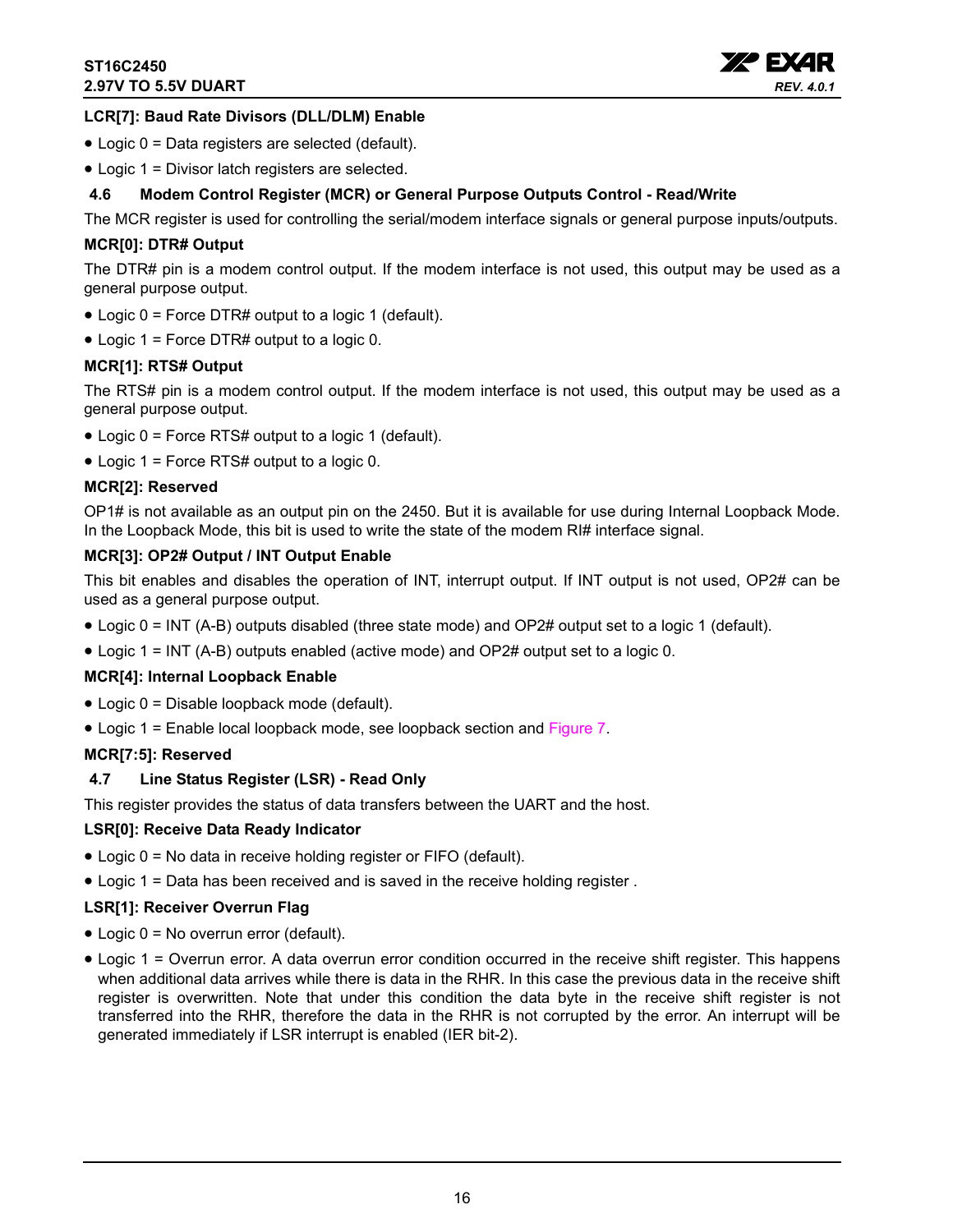

### **LSR[2]: Receive Data Parity Error Flag**

- Logic 0 = No parity error (default).
- Logic 1 = Parity error. The receive character in RHR does not have correct parity information and is suspect. This error is associated with the character available for reading in RHR. If the LSR interrupt is enabled (IER bit-2), an interrupt will be generated when the character is in the RHR.

### **LSR[3]: Receive Data Framing Error Flag**

- Logic 0 = No framing error (default).
- Logic 1 = Framing error. The receive character did not have a valid stop bit(s). This error is associated with the character available for reading in RHR. If the LSR interrupt is enabled (IER bit-2), an interrupt will be generated when the character is in the RHR.

### **LSR[4]: Receive Break Flag**

- Logic 0 = No break condition (default).
- Logic 1 = The receiver received a break signal (RX was a logic 0 for at least one character frame time). The break indication remains until the RX input returns to the idle condition, "mark" or logic 1. If the LSR interrupt is enabled (IER bit-2), an interrupt will be generated when the character is in the RHR.

### **LSR[5]: Transmit Holding Register Empty Flag**

This bit is the Transmit Holding Register Empty indicator. This bit indicates that the transmitter is ready to accept a new character for transmission. In addition, this bit causes the UART to issue an interrupt to the host when the THR interrupt enable is set. The THR bit is set to a logic 1 when the data byte is transferred from the transmit holding register to the transmit shift register. The bit is reset to logic 0 concurrently with the data loading to the transmit holding register by the host.

### **LSR[6]: THR and TSR Empty Flag**

This bit is set to a logic 1 whenever the transmitter goes idle. It is set to logic 0 whenever either the THR or TSR contains a data character.

### **LSR[7]: Reserved**

### <span id="page-16-0"></span>**4.8 Modem Status Register (MSR) - Read Only**

This register provides the current state of the modem interface signals, or other peripheral device that the UART is connected. Lower four bits of this register are used to indicate the changed information. These bits are set to a logic 1 whenever a signal from the modem changes state. These bits may be used as general purpose inputs/outputs when they are not used with modem signals.

### **MSR[0]: Delta CTS# Input Flag**

- Logic 0 = No change on CTS# input (default).
- Logic 1 = The CTS# input has changed state since the last time it was monitored. A modem status interrupt will be generated if MSR interrupt is enabled (IER bit-3).

### **MSR[1]: Delta DSR# Input Flag**

- Logic 0 = No change on DSR# input (default).
- Logic 1 = The DSR# input has changed state since the last time it was monitored. A modem status interrupt will be generated if MSR interrupt is enabled (IER bit-3).

### **MSR[2]: Delta RI# Input Flag**

- Logic  $0 = No$  change on RI# input (default).
- Logic 1 = The RI# input has changed from a logic 0 to a logic 1, ending of the ringing signal. A modem status interrupt will be generated if MSR interrupt is enabled (IER bit-3).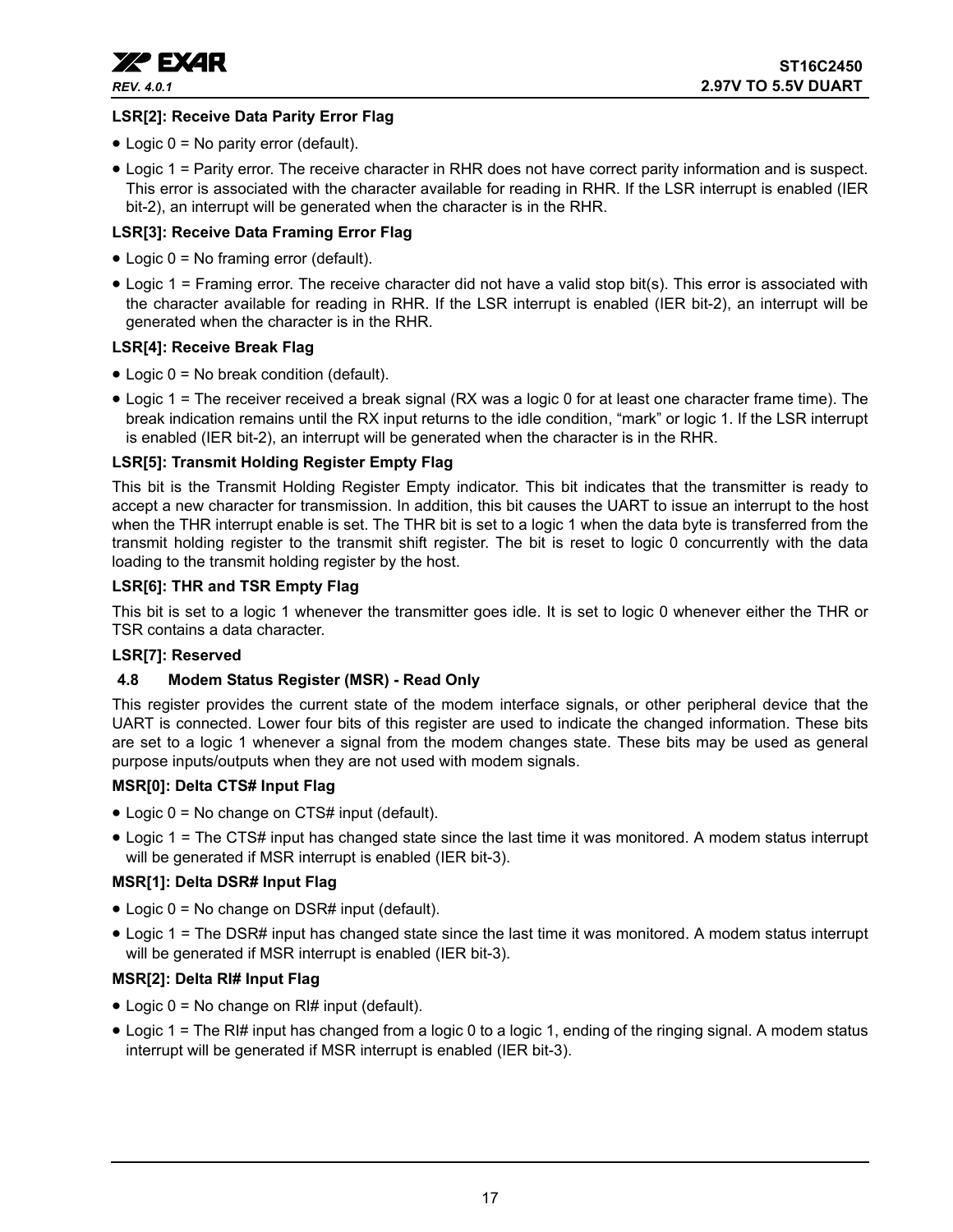

### **MSR[3]: Delta CD# Input Flag**

- Logic 0 = No change on CD# input (default).
- Logic 1 = Indicates that the CD# input has changed state since the last time it was monitored. A modem status interrupt will be generated if MSR interrupt is enabled (IER bit-3).

### **MSR[4]: CTS Input Status**

Normally this bit is the compliment of the CTS# input. However in the loopback mode, this bit is equivalent to the RTS# bit in the MCR register. The CTS# input may be used as a general purpose input when the modem interface is not used.

### **MSR[5]: DSR Input Status**

Normally this bit is the compliment of the DSR# input. In the loopback mode, this bit is equivalent to the DTR# bit in the MCR register. The DSR# input may be used as a general purpose input when the modem interface is not used.

### **MSR[6]: RI Input Status**

Normally this bit is the compliment of the RI# input. In the loopback mode this bit is equivalent to bit-2 in the MCR register. The RI# input may be used as a general purpose input when the modem interface is not used.

### **MSR[7]: CD Input Status**

Normally this bit is the compliment of the CD# input. In the loopback mode this bit is equivalent to bit-3 in the MCR register. The CD# input may be used as a general purpose input when the modem interface is not used.

### <span id="page-17-0"></span>**4.9 Scratch Pad Register (SPR) - Read/Write**

This is a 8-bit general purpose register for the user to store temporary data. The content of this register is preserved during sleep mode but becomes 0xFF (default) after a reset or a power off-on cycle.

### <span id="page-17-1"></span>**4.10 Baud Rate Generator Registers (DLL and DLM) - Read/Write**

The Baud Rate Generator (BRG) is a 16-bit counter that generates the data rate for the transmitter. The rate is programmed through registers DLL and DLM which are only accessible when LCR bit-7 is set to '1'. [See](#page-7-0) ["Programmable Baud Rate Generator" on page](#page-7-0) 8. for more details.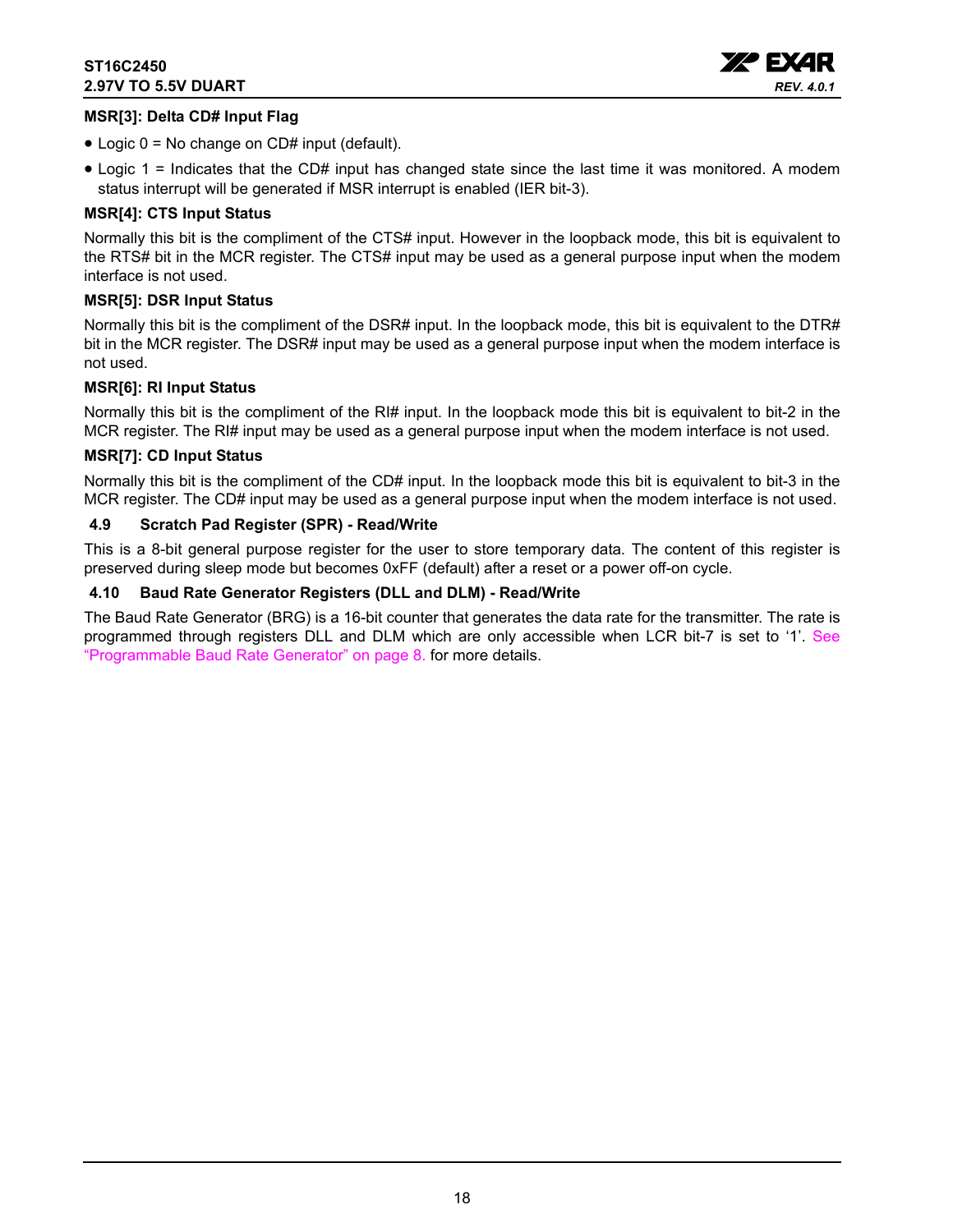| <b>REGISTERS</b>   | <b>RESET STATE</b>                                                          |
|--------------------|-----------------------------------------------------------------------------|
| <b>DLM</b>         | Bits $7-0 = 0xXX$                                                           |
| <b>DLL</b>         | Bits $7-0 = 0 \times XX$                                                    |
| <b>RHR</b>         | Bits $7-0 = 0xXX$                                                           |
| <b>THR</b>         | Bits $7-0 = 0 \times XX$                                                    |
| <b>IER</b>         | Bits $7-0 = 0 \times 00$                                                    |
| <b>ISR</b>         | Bits $7-0 = 0 \times 01$                                                    |
| <b>LCR</b>         | Bits $7-0 = 0 \times 00$                                                    |
| <b>MCR</b>         | Bits $7-0 = 0 \times 00$                                                    |
| <b>LSR</b>         | Bits $7-0 = 0 \times 60$                                                    |
| <b>MSR</b>         | Bits $3-0$ = Logic 0<br>Bits $7-4$ = Logic levels of the<br>inputs inverted |
| <b>SPR</b>         | Bits $7-0 = 0 \times FF$                                                    |
| <b>I/O SIGNALS</b> | <b>RESET STATE</b>                                                          |
| TX                 | Logic 1                                                                     |
| OP2#               | Logic 1                                                                     |
| RTS#               | Logic 1                                                                     |
| DTR#               | Logic 1                                                                     |
| <b>INT</b>         | <b>Three-State Condition</b>                                                |

### <span id="page-18-0"></span>**TABLE 8: UART RESET CONDITIONS FOR CHANNEL A AND B**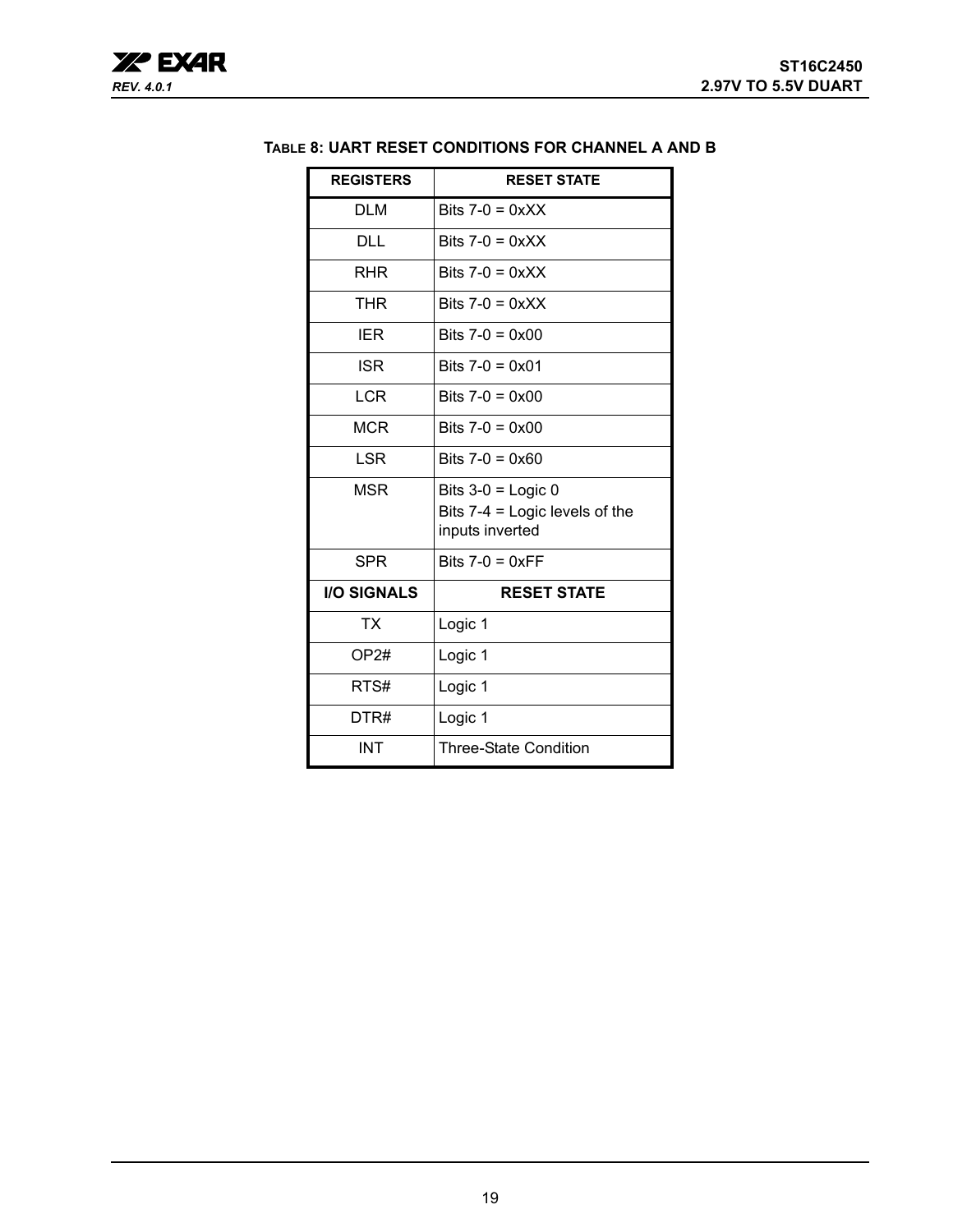

### <span id="page-19-0"></span>**ABSOLUTE MAXIMUM RATINGS**

| Power Supply Range           | 7 Volts                                |
|------------------------------|----------------------------------------|
| Voltage at Any Pin           | GND-0.3 V to VCC+0.3 V                 |
| <b>Operating Temperature</b> | -40 <sup>o</sup> to +85 <sup>o</sup> C |
| Storage Temperature          | $-65^{\circ}$ to $+150^{\circ}$ C      |
| Package Dissipation          | 500 mW                                 |

### <span id="page-19-1"></span>**TYPICAL PACKAGE THERMAL RESISTANCE DATA** (MARGIN OF ERROR: ± 15%)

Thermal Resistance (48-TQFP)  $\qquad \qquad$  theta-ja =59°C/W, theta-jc = 16°C/W

Thermal Resistance (44-PLCC) theta-ja =  $50^{\circ}$ C/W, theta-jc =  $21^{\circ}$ C/W

Thermal Resistance (40-PDIP) theta-ja =  $50^{\circ}$ C/W, theta-jc =  $22^{\circ}$ C/W

### <span id="page-19-2"></span>**ELECTRICAL CHARACTERISTICS**

### <span id="page-19-3"></span>*DC ELECTRICAL CHARACTERISTICS*

**UNLESS OTHERWISE NOTED: 0<sup>O</sup> TO 70OC (-40O TO +85OC FOR INDUSTRIAL GRADE PACKAGE), VCC IS 2.97V TO 5.5V** 

|                 |                               |            |                       |            |                       |            |                       | <b>TOP MARKING "A2 YYWW"</b><br><b>AND NEWER</b> |                       |              |                   |
|-----------------|-------------------------------|------------|-----------------------|------------|-----------------------|------------|-----------------------|--------------------------------------------------|-----------------------|--------------|-------------------|
| <b>SYMBOL</b>   | <b>PARAMETER</b>              |            | <b>LIMITS</b><br>3.3V |            | <b>LIMITS</b><br>5.0V |            | <b>LIMITS</b><br>3.3V |                                                  | <b>LIMITS</b><br>5.0V | <b>UNITS</b> | <b>CONDITIONS</b> |
|                 |                               | <b>MIN</b> | <b>MAX</b>            | <b>MIN</b> | <b>MAX</b>            | <b>MIN</b> | <b>MAX</b>            | <b>MIN</b>                                       | <b>MAX</b>            |              |                   |
| $V_{ILCK}$      | Clock Input Low Level         | $-0.3$     | 0.6                   | $-0.5$     | 0.6                   | $-0.3$     | 0.6                   | $-0.5$                                           | 0.6                   | $\vee$       |                   |
| $V_{I H C K}$   | Clock Input High Level        | 2.4        | <b>VCC</b>            | 3.0        | <b>VCC</b>            | 2.4        | 5.5                   | 3.0                                              | 5.5                   | $\vee$       |                   |
| $V_{IL}$        | Input Low Voltage             | $-0.3$     | 0.8                   | $-0.5$     | 0.8                   | $-0.3$     | 0.8                   | $-0.5$                                           | 0.8                   | $\vee$       |                   |
| $V_{\text{IH}}$ | Input High Voltage            | 2.0        | <b>VCC</b>            | 2.2        | <b>VCC</b>            | 2.0        | 5.5                   | 2.2                                              | 5.5                   | $\vee$       |                   |
| $V_{OL}$        | Output Low Voltage            |            |                       |            | 0.4                   |            |                       |                                                  | 0.4                   | $\vee$       | $I_{OL} = 6 mA$   |
|                 |                               |            | 0.4                   |            |                       |            | 0.4                   |                                                  |                       | V            | $I_{OL}$ = 4 mA   |
| $V_{OH}$        | Output High Voltage           |            |                       | 2.4        |                       |            |                       | 2.4                                              |                       | V            | $I_{OH}$ = -6 mA  |
|                 |                               | 2.0        |                       |            |                       | 2.0        |                       |                                                  |                       | V            | $I_{OH}$ = -1 mA  |
| I <sub>IL</sub> | Input Low Leakage<br>Current  |            | ±10                   |            | ±10                   |            | ±10                   |                                                  | ±10                   | uA           |                   |
| I <sub>IH</sub> | Input High Leakage<br>Current |            | ±10                   |            | ±10                   |            | ±10                   |                                                  | ±10                   | uA           |                   |
| $C_{IN}$        | Input Pin Capacitance         |            | 5                     |            | 5                     |            | 5                     |                                                  | 5                     | pF           |                   |
| $I_{\rm CC}$    | Power Supply Current          |            | 1.3                   |            | 3                     |            | 1.3                   |                                                  | 3                     | mA           |                   |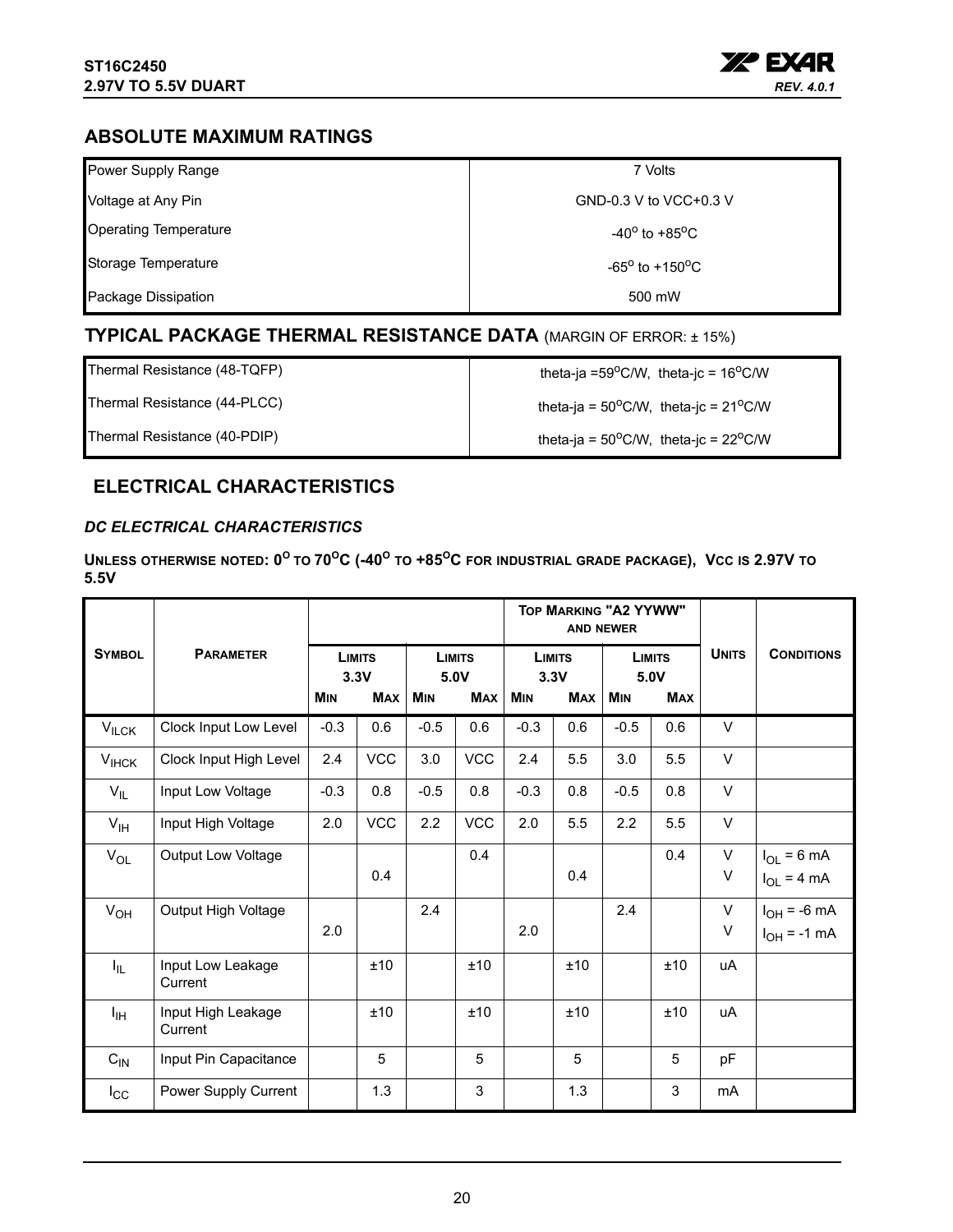

<span id="page-20-0"></span>*AC ELECTRICAL CHARACTERISTICS* 

<span id="page-20-1"></span>**UNLESS OTHERWISE NOTED: 0<sup>O</sup> TO 70OC (-40O TO +85OC FOR INDUSTRIAL GRADE PACKAGE), VCC IS 2.97V TO 5.5V, 70 PF LOAD WHERE APPLICABLE**

|                         |                                                |              | <b>LIMITS</b>    | <b>LIMITS</b> |              |                          |
|-------------------------|------------------------------------------------|--------------|------------------|---------------|--------------|--------------------------|
| <b>SYMBOL</b>           | <b>PARAMETER</b>                               |              | 3.3              |               | 5.0          | <b>UNIT</b>              |
|                         |                                                | <b>MIN</b>   | <b>MAX</b>       | <b>MIN</b>    | <b>MAX</b>   |                          |
| $\overline{a}$          | <b>Crystal Frequency</b>                       |              | 16               |               | 24           | <b>MHz</b>               |
| <b>CLK</b>              | External Clock Low/High Time                   | 25           |                  | 21            |              | ns                       |
| <b>OSC</b>              | <b>External Clock Frequency</b>                |              | 20               |               | 24           | <b>MHz</b>               |
| $T_{AS}$                | Address Setup Time                             | 5            |                  | $\Omega$      |              | ns                       |
| T <sub>AH</sub>         | Address Hold Time                              | 10           |                  | 5             |              | ns                       |
| $T_{CS}$                | Chip Select Width                              | 66           |                  | 50            |              | ns                       |
| $T_{RD}$                | IOR# Strobe Width                              | 35           |                  | 25            |              | ns                       |
| $T_{DY}$                | Read Cycle Delay                               | 40           |                  | 30            |              | ns                       |
| <b>T<sub>RDV</sub></b>  | Data Access Time                               |              | 35               |               | 25           | ns                       |
| $T_{DD}$                | Data Disable Time                              | $\Omega$     | 25               | $\Omega$      | 15           | ns                       |
| <b>T<sub>WR</sub></b>   | IOW# Strobe Width                              | 40           |                  | 25            |              | ns                       |
| $T_{DY}$                | Write Cycle Delay                              | 40           |                  | 30            |              | ns                       |
| $T_{DS}$                | Data Setup Time                                | 20           |                  | 15            |              | ns                       |
| T <sub>DH</sub>         | Data Hold Time                                 | 5            |                  | 5             |              | ns                       |
| <b>T</b> <sub>WDO</sub> | Delay From IOW# To Output                      |              | 50               |               | 40           | ns                       |
| $T_{MOD}$               | Delay To Set Interrupt From MODEM Input        |              | 40               |               | 35           | ns                       |
| $T_{RSI}$               | Delay To Reset Interrupt From IOR#             |              | 40               |               | 35           | ns                       |
| $T_{\rm SSI}$           | Delay From Stop To Set Interrupt               |              | $\mathbf{1}$     |               | $\mathbf{1}$ | <b>Bclk</b>              |
| T <sub>INT</sub>        | Delay From Initial INT Reset To Transmit Start | 8            | 24               | 8             | 24           | <b>Bclk</b>              |
| T <sub>WRI</sub>        | Delay From IOW# To Reset Interrupt             |              | 45               |               | 40           | ns                       |
| $T_{RST}$               | <b>Reset Pulse Width</b>                       | 40           |                  | 40            |              | ns                       |
| N                       | <b>Baud Rate Divisor</b>                       | $\mathbf{1}$ | $2^{16} - 1$     | $\mathbf{1}$  | $2^{16} - 1$ | $\overline{\phantom{a}}$ |
| <b>Bclk</b>             | <b>Baud Clock</b>                              |              | 16X of data rate |               |              | Hz                       |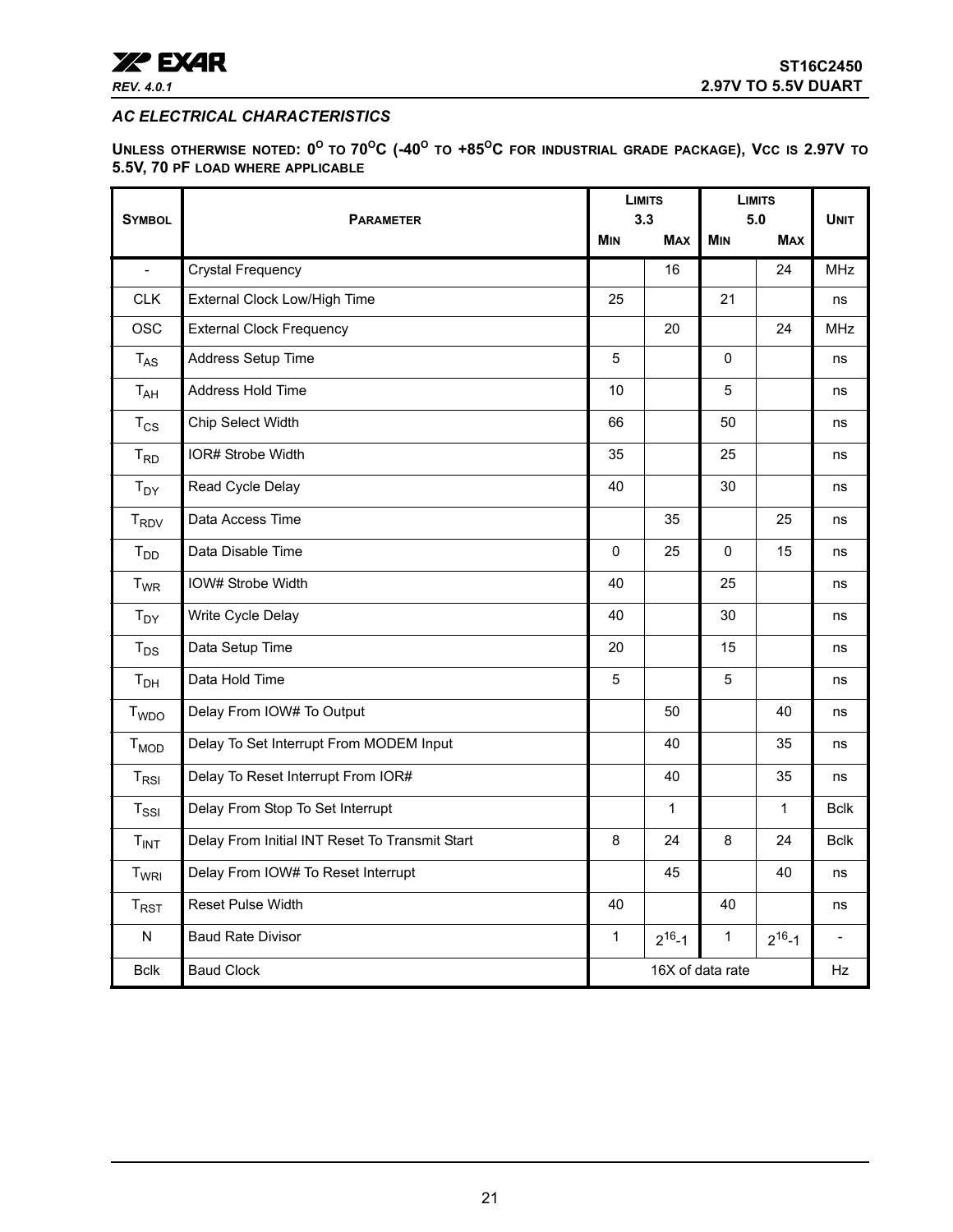

### <span id="page-21-0"></span>**FIGURE 8. CLOCK TIMING**



<span id="page-21-1"></span>

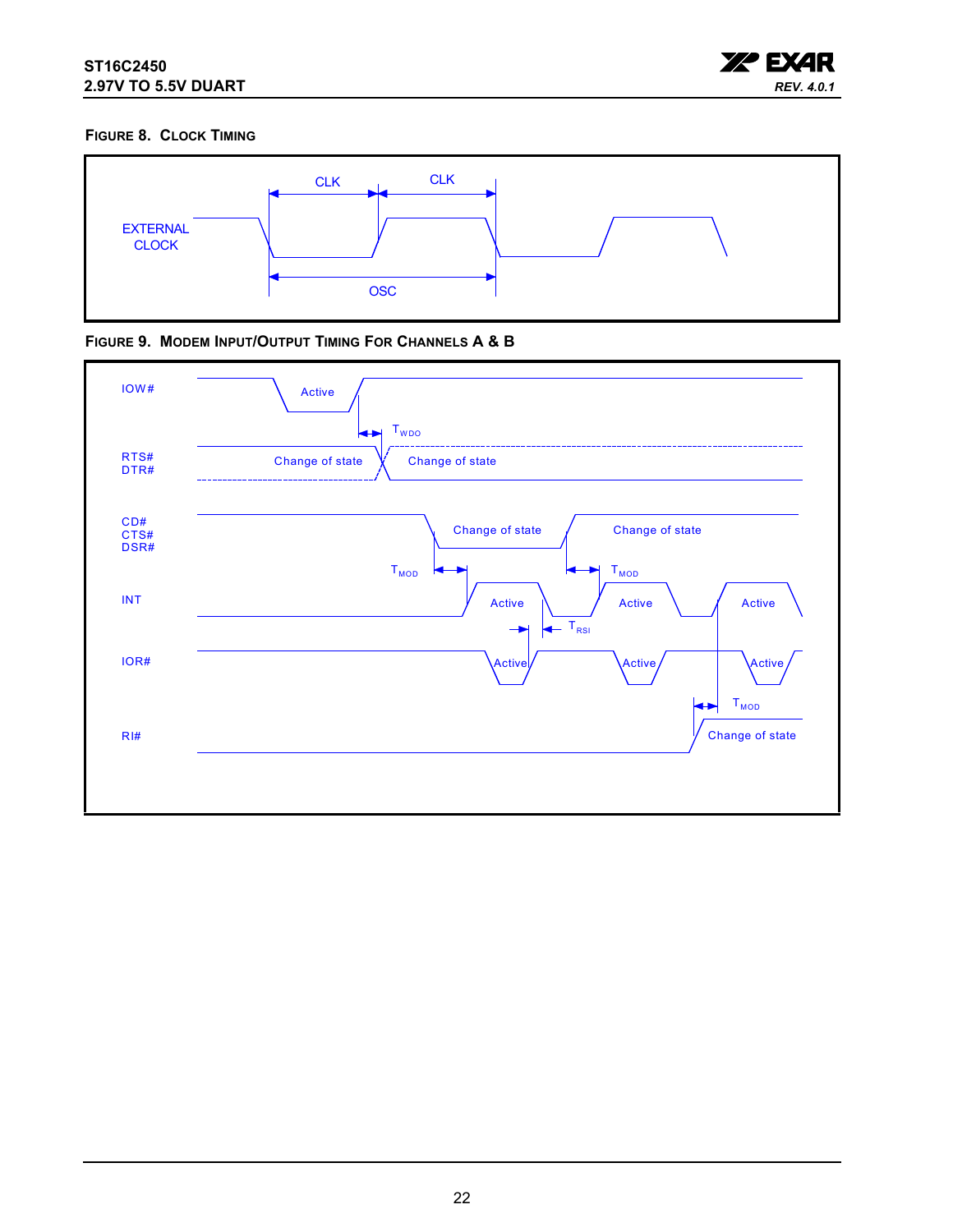

### <span id="page-22-1"></span>**FIGURE 10. DATA BUS READ TIMING**



<span id="page-22-0"></span>**FIGURE 11. DATA BUS WRITE TIMING**

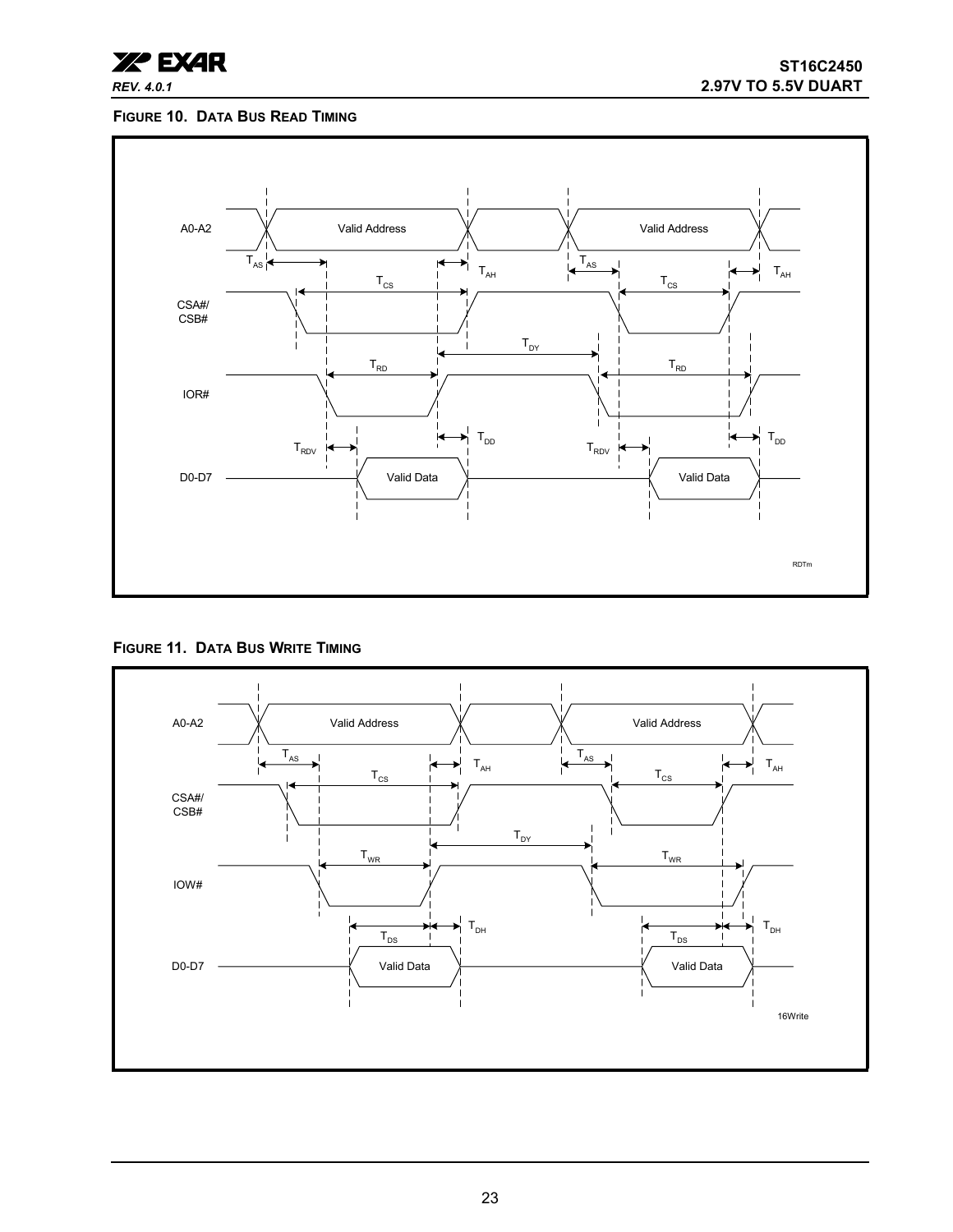

<span id="page-23-0"></span>



<span id="page-23-1"></span>

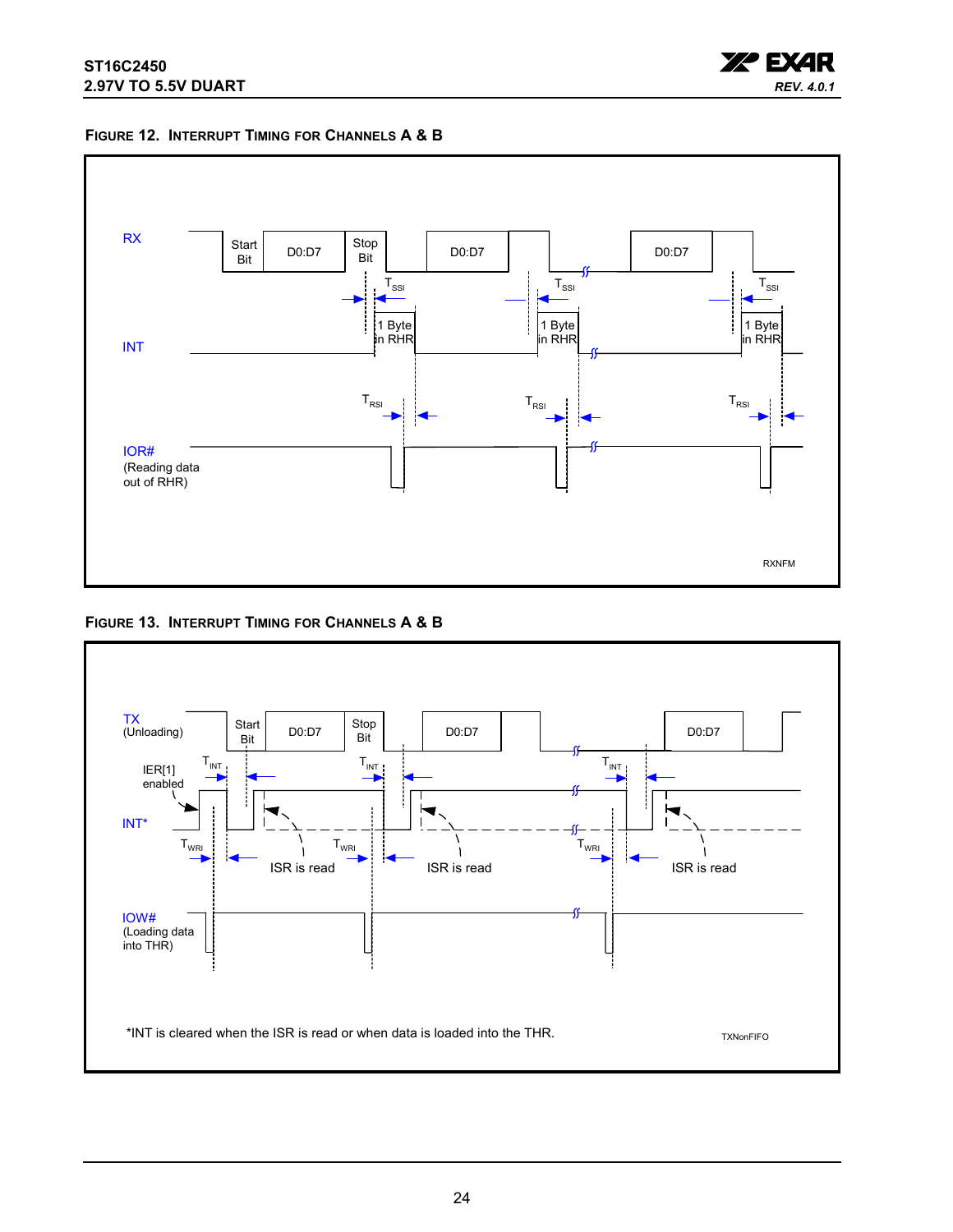



<span id="page-24-0"></span>**PACKAGE DIMENSIONS (48 PIN TQFP - 7 X 7 X 1** mm**)**

*Note: The control dimension is the millimeter column*

|                |            | <b>INCHES</b> |            | <b>MILLIMETERS</b> |
|----------------|------------|---------------|------------|--------------------|
| <b>SYMBOL</b>  | <b>MIN</b> | <b>MAX</b>    | <b>MIN</b> | <b>MAX</b>         |
| A              | 0.039      | 0.047         | 1.00       | 1.20               |
| A <sub>1</sub> | 0.002      | 0.006         | 0.05       | 0.15               |
| A2             | 0.037      | 0.041         | 0.95       | 1.05               |
| B              | 0.007      | 0.011         | 0.17       | 0.27               |
| C              | 0.004      | 0.008         | 0.09       | 0.20               |
| D              | 0.346      | 0.362         | 8.80       | 9.20               |
| D1             | 0.272      | 0.280         | 6.90       | 7.10               |
| e              | 0.020 BSC  |               |            | 0.50 BSC           |
| L              | 0.018      | 0.030         | 0.45       | 0.75               |
| $\alpha$       | 0°         | $7^{\circ}$   | 0°         | $7^\circ$          |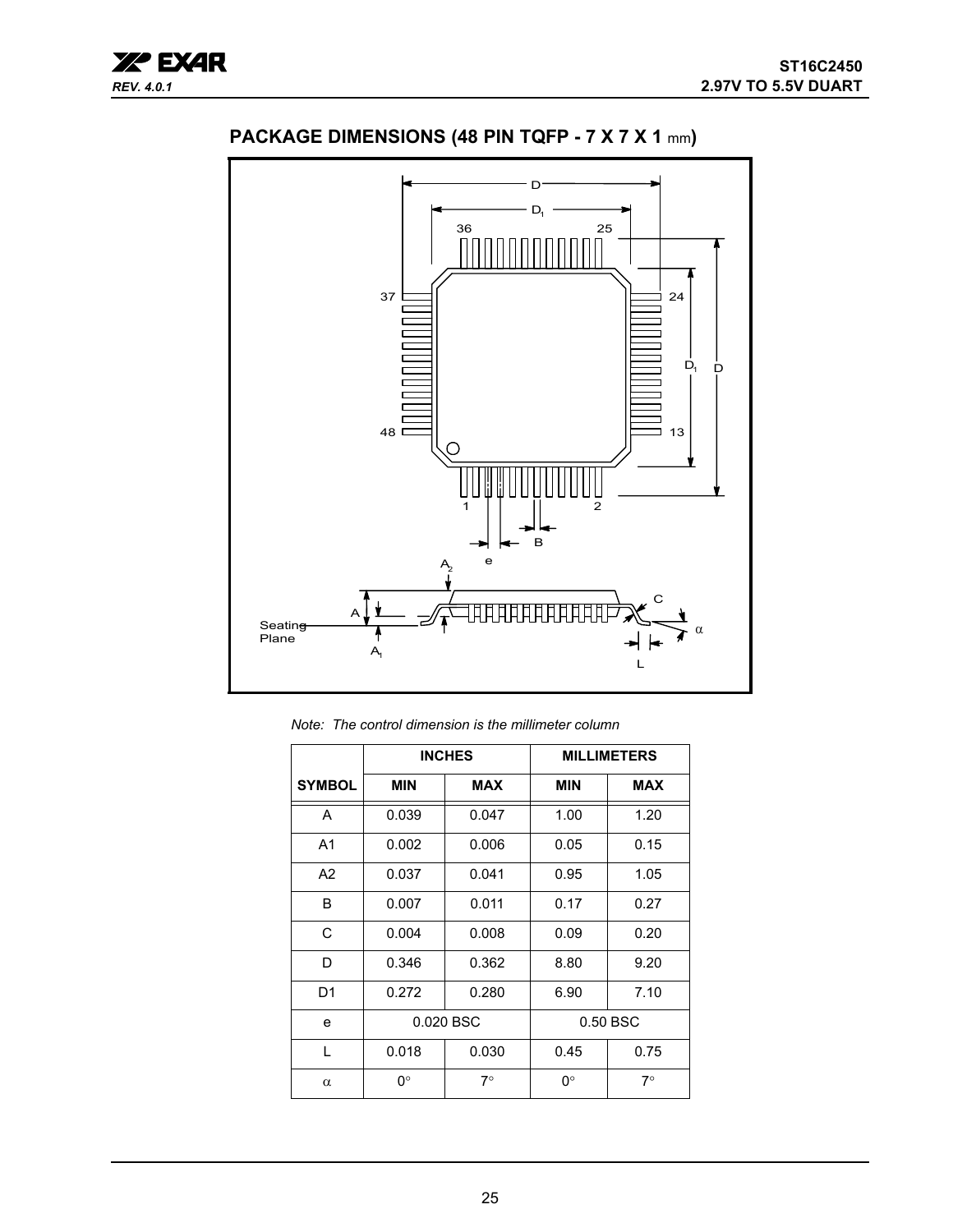

## <span id="page-25-0"></span>**PACKAGE DIMENSIONS (44 PIN PLCC)**



#### *Note: The control dimension is the millimeter column*

|                |            | <b>INCHES</b> |            | <b>MILLIMETERS</b> |  |
|----------------|------------|---------------|------------|--------------------|--|
| <b>SYMBOL</b>  | <b>MIN</b> | <b>MAX</b>    | <b>MIN</b> | <b>MAX</b>         |  |
| A              | 0.165      | 0.180         | 4.19       | 4.57               |  |
| A <sub>1</sub> | 0.090      | 0.120         | 2.29       | 3.05               |  |
| A2             | 0.020      |               | 0.51       |                    |  |
| B              | 0.013      | 0.021         | 0.33       | 0.53               |  |
| $B_1$          | 0.026      | 0.032         | 0.66       | 0.81               |  |
| C              | 0.008      | 0.013         | 0.19       | 0.32               |  |
| D              | 0.685      | 0.695         | 17.40      | 17.65              |  |
| D <sub>1</sub> | 0.650      | 0.656         | 16.51      | 16.66              |  |
| $D_2$          | 0.590      | 0.630         | 14.99      | 16.00              |  |
| $D_3$          |            | 0.500 typ.    | 12.70 typ. |                    |  |
| e              |            | 0.050 BSC     | 1.27 BSC   |                    |  |
| $H_1$          | 0.042      | 0.056         | 1.07       | 1.42               |  |
| H <sub>2</sub> | 0.042      | 0.048         | 1.07       | 1.22               |  |
| R              | 0.025      | 0.045         | 0.64       | 1.14               |  |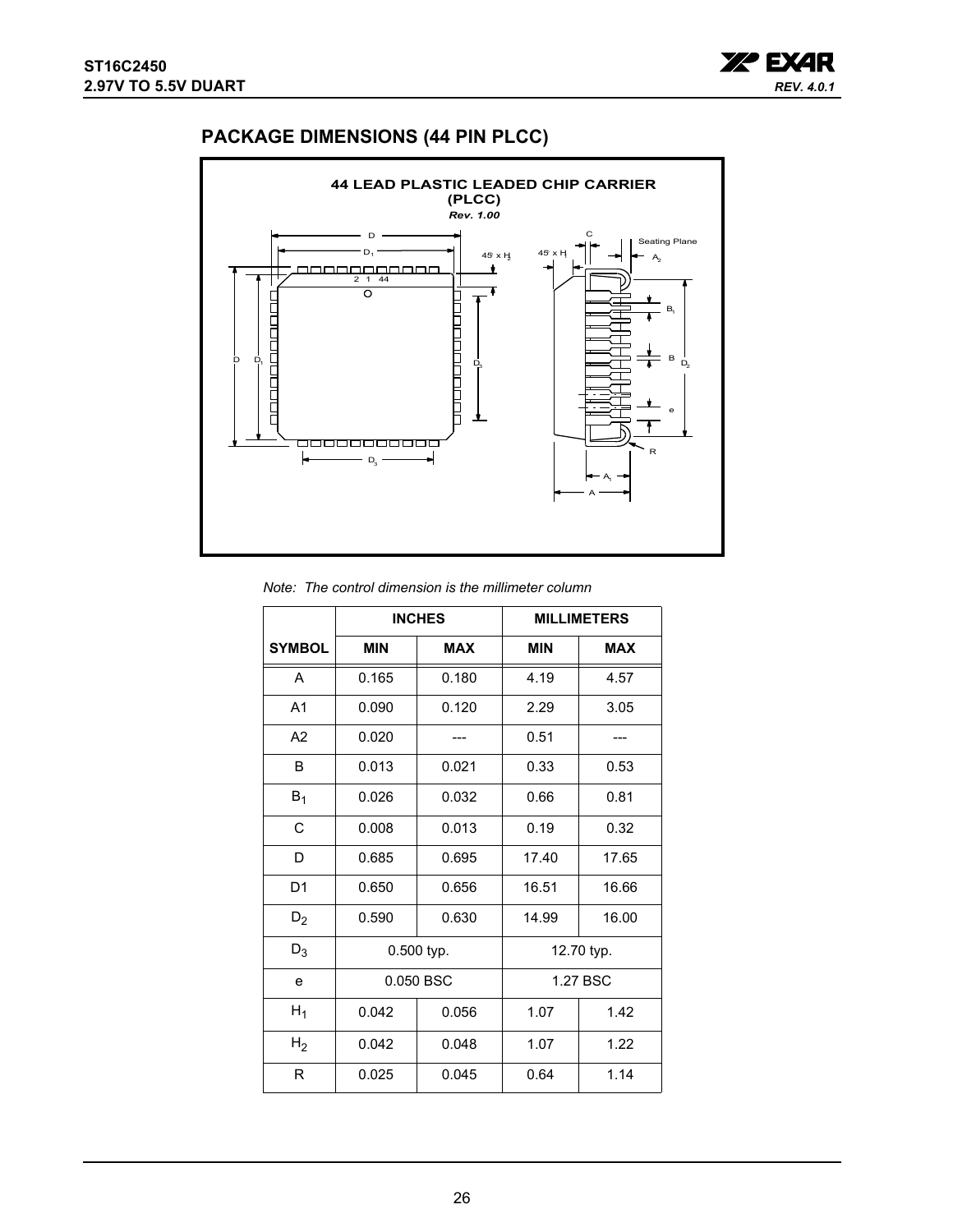# <span id="page-26-0"></span>**PACKAGE DIMENSIONS (40 PIN PDIP)**



*Note: The control dimension is the millimeter column*

|                |            | <b>INCHES</b> |            | <b>MILLIMETERS</b> |  |
|----------------|------------|---------------|------------|--------------------|--|
| <b>SYMBOL</b>  | <b>MIN</b> | <b>MAX</b>    | <b>MIN</b> | <b>MAX</b>         |  |
| A              | 0.160      | 0.250         | 4.06       | 6.35               |  |
| A <sub>1</sub> | 0.015      | 0.070         | 0.38       | 1.78               |  |
| A2             | 0.125      | 0.195         | 3.18       | 4.95               |  |
| B              | 0.014      | 0.024         | 0.36       | 0.56               |  |
| <b>B1</b>      | 0.030      | 0.070         | 0.76       | 1.78               |  |
| C              | 0.008      | 0.014         | 0.20       | 0.38               |  |
| D              | 1.98       | 2.095         | 50.29      | 53.21              |  |
| E              | 0.600      | 0.625         | 15.24      | 15.88              |  |
| E1             | 0.485      | 0.580         | 12.32      | 14.73              |  |
| e              |            | 0.100 BSC     | 2.54 BSC   |                    |  |
| eA             |            | 0.600 BSC     | 15.24 BSC  |                    |  |
| eB             | 0.600      | 0.700         | 15.24      | 17.78              |  |
| L              | 0.115      | 0.200         | 2.92       | 5.08               |  |
| $\alpha$       | 0°         | $15^{\circ}$  | 0°         | $15^{\circ}$       |  |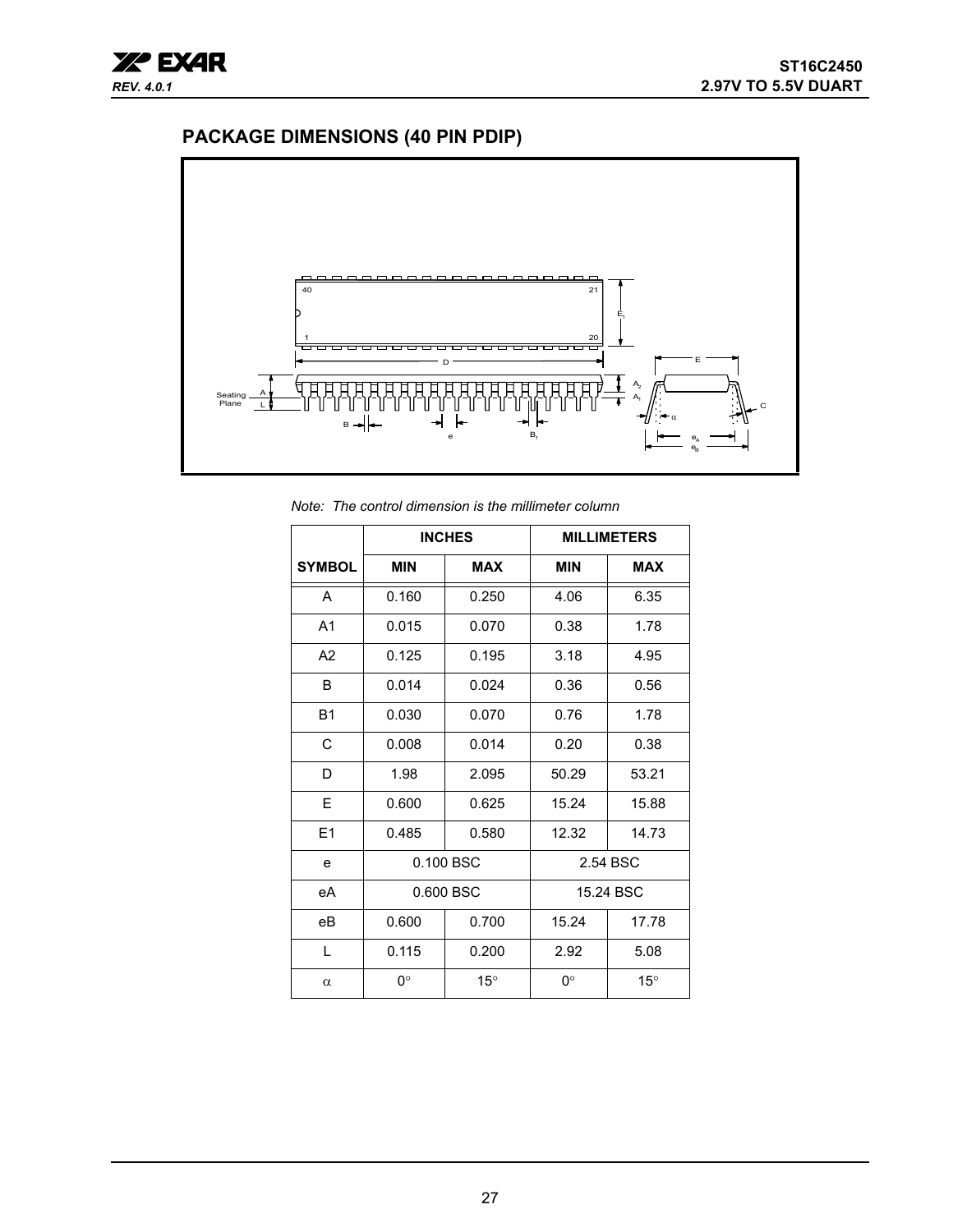

### <span id="page-27-0"></span>*REVISION HISTORY*

| <b>DATE</b>    | <b>REVISION</b> | <b>DESCRIPTION</b>                                                                                                                                                                                                                                                                           |
|----------------|-----------------|----------------------------------------------------------------------------------------------------------------------------------------------------------------------------------------------------------------------------------------------------------------------------------------------|
| September 2003 | 4.0.0           | Changed to standard style, single-column format. Clarified timing diagrams. Added<br>Device Status to Ordering Information. Devices with top markings of "A2 YYWW"<br>and newer have 5V tolerant inputs. Devices with top markings of "CC YYWW" and<br>older do not have 5V tolerant inputs. |
| May 2005       | 4.0.1           | Corrected block diagram on page 1.                                                                                                                                                                                                                                                           |

#### *NOTICE*

EXAR Corporation reserves the right to make changes to the products contained in this publication in order to improve design, performance or reliability. EXAR Corporation assumes no responsibility for the use of any circuits described herein, conveys no license under any patent or other right, and makes no representation that the circuits are free of patent infringement. Charts and schedules contained here in are only for illustration purposes and may vary depending upon a user's specific application. While the information in this publication has been carefully checked; no responsibility, however, is assumed for inaccuracies.

EXAR Corporation does not recommend the use of any of its products in life support applications where the failure or malfunction of the product can reasonably be expected to cause failure of the life support system or to significantly affect its safety or effectiveness. Products are not authorized for use in such applications unless EXAR Corporation receives, in writing, assurances to its satisfaction that: (a) the risk of injury or damage has been minimized; (b) the user assumes all such risks; (c) potential liability of EXAR Corporation is adequately protected under the circumstances.

Copyright 2005 EXAR Corporation

Datasheet May 2005.

Send your UART technical inquiry with technical details to hotline: uarttechsupport@exar.com.

Reproduction, in part or whole, without the prior written consent of EXAR Corporation is prohibited.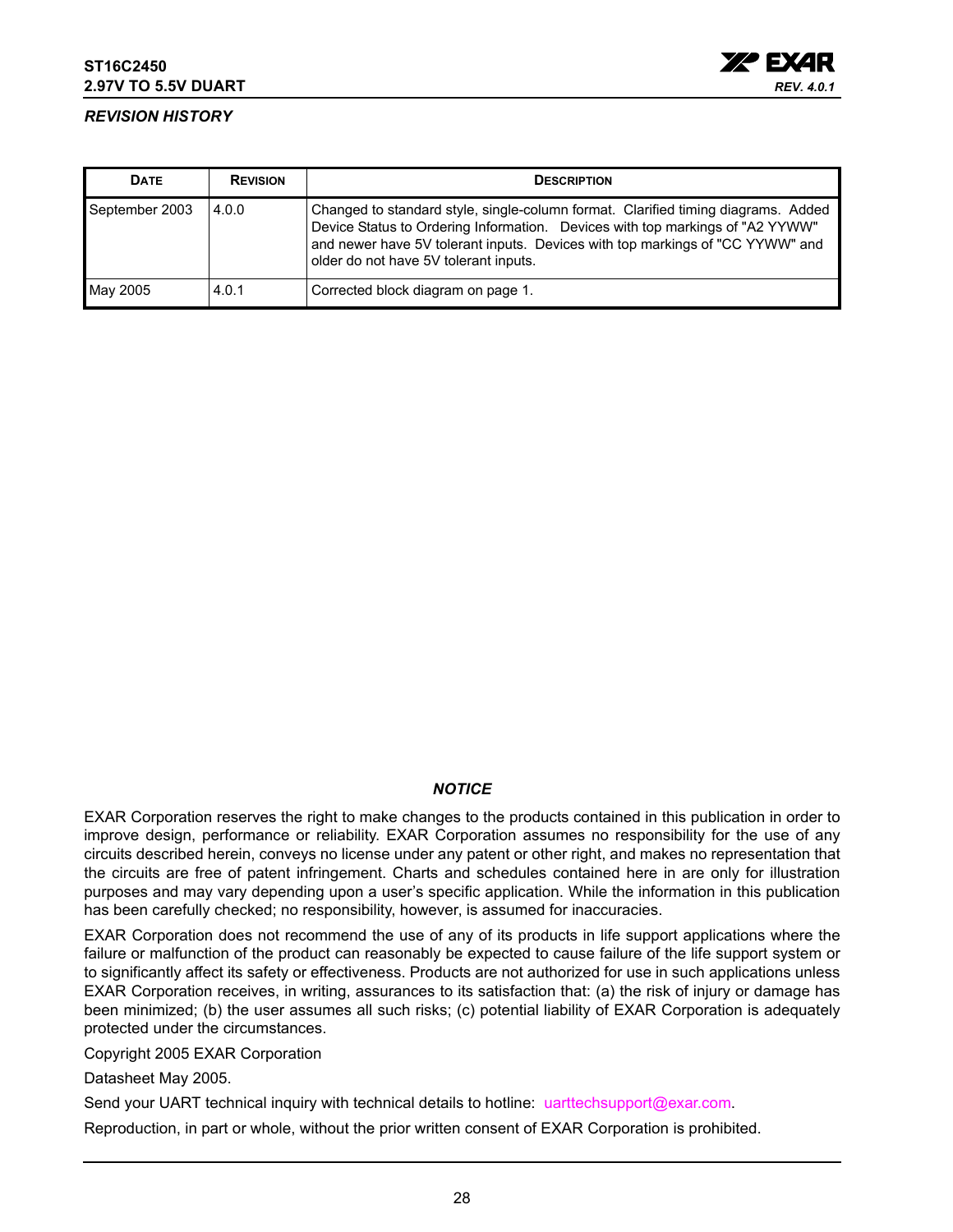

# **TABLE OF CONTENTS**

<span id="page-28-0"></span>

| 1.0                                                                                                               |  |
|-------------------------------------------------------------------------------------------------------------------|--|
|                                                                                                                   |  |
|                                                                                                                   |  |
|                                                                                                                   |  |
|                                                                                                                   |  |
|                                                                                                                   |  |
|                                                                                                                   |  |
|                                                                                                                   |  |
|                                                                                                                   |  |
|                                                                                                                   |  |
|                                                                                                                   |  |
|                                                                                                                   |  |
|                                                                                                                   |  |
|                                                                                                                   |  |
|                                                                                                                   |  |
|                                                                                                                   |  |
|                                                                                                                   |  |
|                                                                                                                   |  |
|                                                                                                                   |  |
|                                                                                                                   |  |
|                                                                                                                   |  |
|                                                                                                                   |  |
|                                                                                                                   |  |
|                                                                                                                   |  |
|                                                                                                                   |  |
|                                                                                                                   |  |
|                                                                                                                   |  |
|                                                                                                                   |  |
|                                                                                                                   |  |
|                                                                                                                   |  |
|                                                                                                                   |  |
|                                                                                                                   |  |
| 4.6 MODEM CONTROL REGISTER (MCR) OR GENERAL PURPOSE OUTPUTS CONTROL - READ/WRITE 16                               |  |
|                                                                                                                   |  |
|                                                                                                                   |  |
|                                                                                                                   |  |
|                                                                                                                   |  |
|                                                                                                                   |  |
|                                                                                                                   |  |
| TYPICAL PACKAGE THERMAL RESISTANCE DATA (MARGIN OF ERROR: ± 15%) 20                                               |  |
|                                                                                                                   |  |
|                                                                                                                   |  |
|                                                                                                                   |  |
| Unless otherwise noted: 0o to 70oC (-40o to +85oC for industrial grade package), Vcc is 2.97V to 5.5V, 70 pF load |  |
|                                                                                                                   |  |
|                                                                                                                   |  |